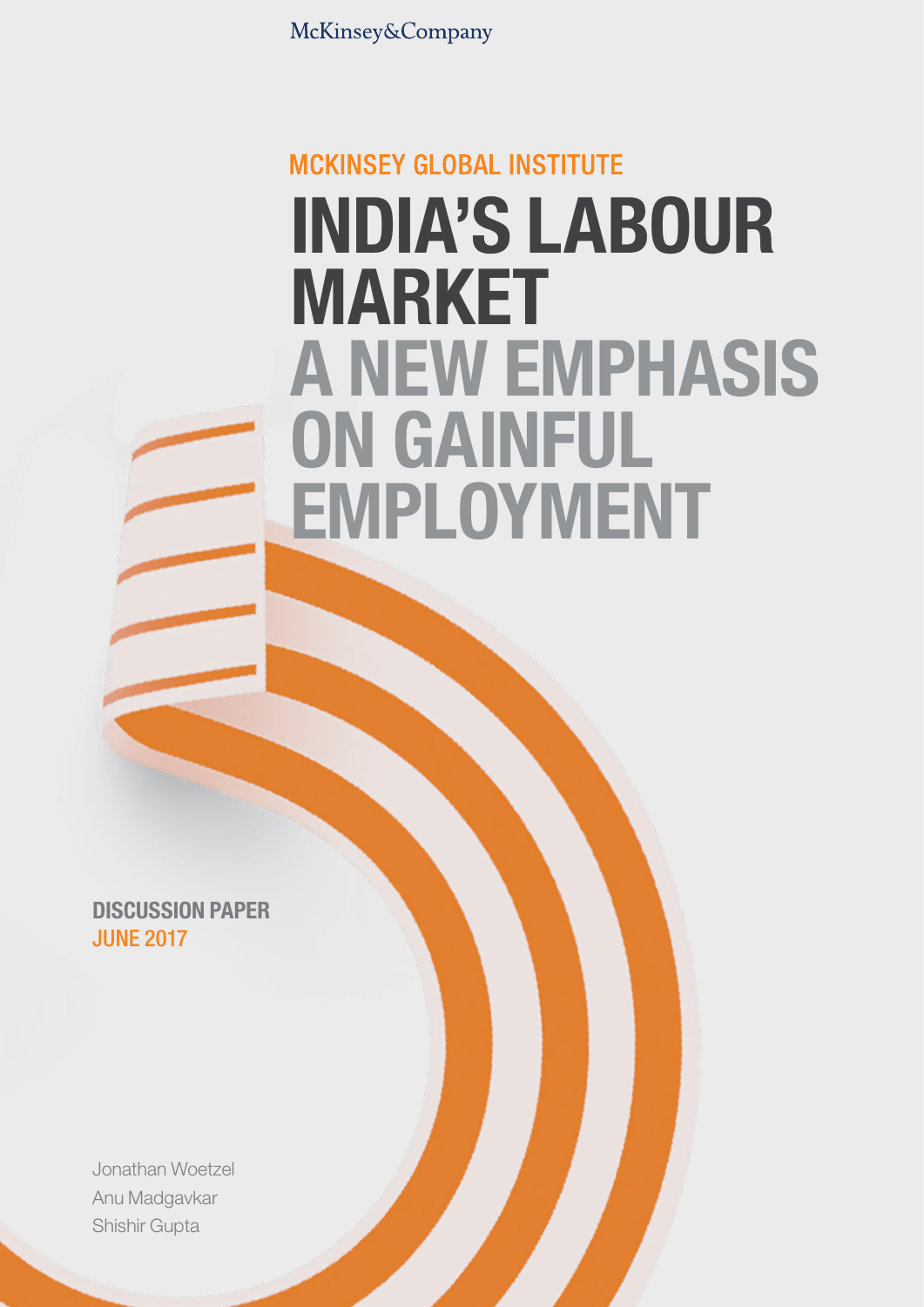### **MCKINSEY GLOBAL INSTITUTE**

Since its founding in 1990, the McKinsey Global Institute (MGI) has sought to develop a deeper understanding of the evolving global economy. As the business and economics research arm of McKinsey & Company, MGI aims to provide leaders in the commercial, public, and social sectors with the facts and insights on which to base management and policy decisions. For the second consecutive year, the Lauder Institute at the University of Pennsylvania ranked MGI the world's number-one private-sector think tank in its 2016 Global Think Tank Index.

MGI research combines the disciplines of economics and management, employing the analytical tools of economics with the insights of business leaders. Our "micro-to-macro" methodology examines microeconomic industry trends to better understand the broad macroeconomic forces affecting business strategy and public policy. MGI's in-depth reports have covered more than 20 countries and 30 industries. Current research focuses on six themes: productivity and growth, natural resources, labour markets, the evolution of global financial markets, the economic impact of technology and innovation, and urbanisation.

Recent reports have assessed the economic benefits of tackling gender inequality, a new era of global competition, Chinese innovation, and digital globalisation. MGI is led by four McKinsey & Company senior partners: Jacques Bughin, James Manyika, Jonathan Woetzel, and Frank Mattern, MGI's chairman. Michael Chui, Susan Lund, Anu Madgavkar, Sree Ramaswamy, and Jaana Remes serve as MGI partners. Project teams are led by the MGI partners and a group of senior fellows and include consultants from McKinsey offices around the world. These teams draw on McKinsey's global network of partners and industry and management experts. Input is provided by the MGI Council, which coleads projects and provides guidance; members are Andres Cadena, Sandrine Devillard, Richard Dobbs, Katy George, Rajat Gupta, Eric Hazan, Eric Labaye, Acha Leke, Scott Nyquist, Gary Pinkus, Oliver Tonby, and Eckart Windhagen. In addition, leading economists, including Nobel laureates, act as research advisers.

The partners of McKinsey fund MGI's research; as with all MGI work, this paper is independent and has not been commissioned or sponsored in any way by any business, government, or other institution. For further information about MGI and to download reports, please visit [www.mckinsey.com/mgi](http://www.mckinsey.com/mgi).

#### MCKINSEY & COMPANY IN INDIA

McKinsey & Company is a management-consulting firm that helps leading corporations and organisations make distinctive, lasting, and substantial improvements in their performance. Over the past eight decades, the Firm's primary objective has remained constant: to serve as an organisation's most trusted external advisor on critical issues facing senior management. With consultants deployed from over 107 geographic offices in 61 countries, McKinsey advises companies on strategic, operational, organisational, and technological issues. The Firm has extensive experience in over 20 major industry sectors and eight primary functional practice areas as well as in-depth expertise in high-priority areas for today's business leaders. From its offices in Delhi, Mumbai, Chennai, and Bangalore, McKinsey & Company serves clients in the public and private sector across India. Please visit [www.mckinsey.com/Global\\_Locations/Asia/India](http://www.mckinsey.com/Global_Locations/Asia/India).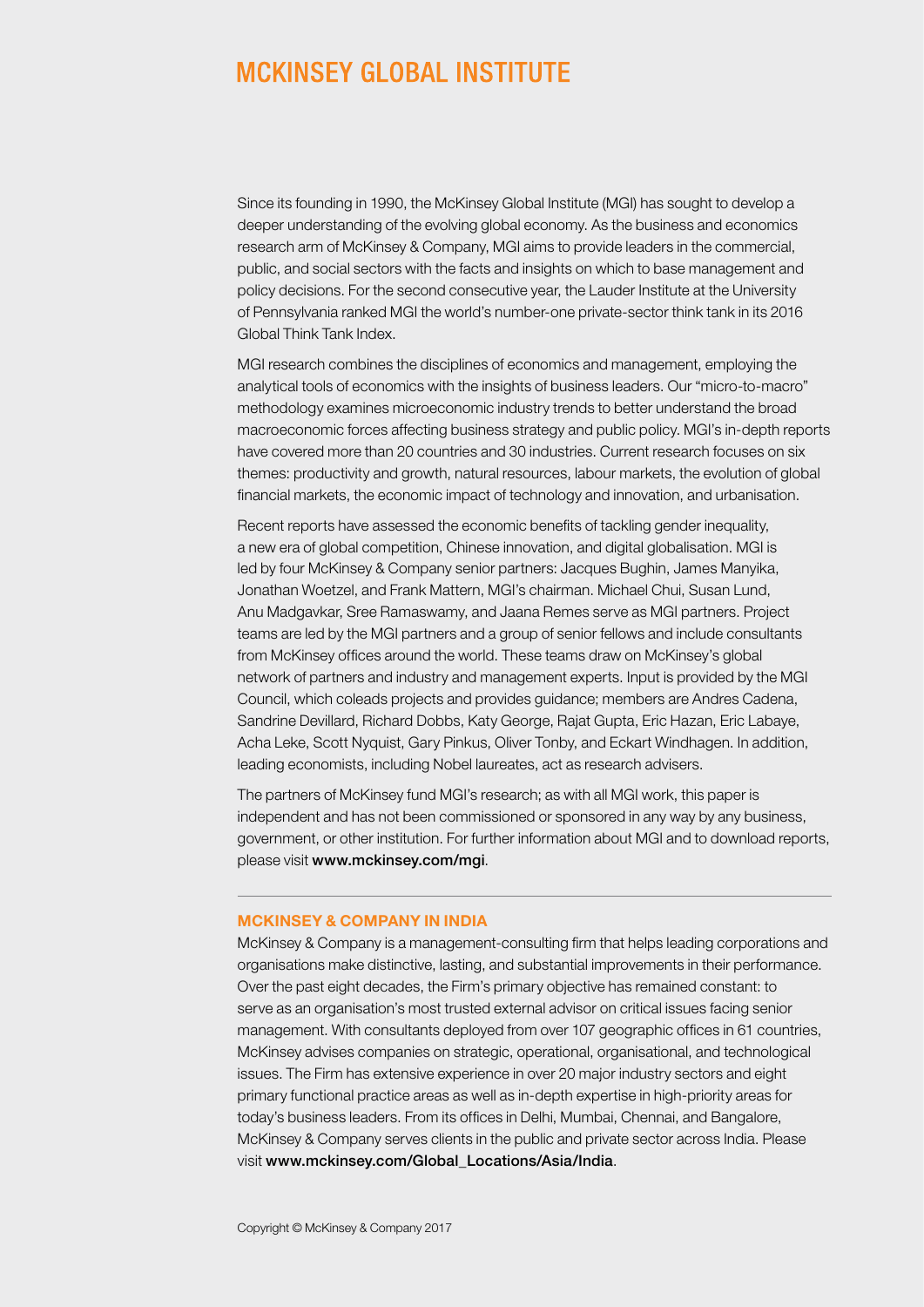### **CONTENTS**

In [brief](#page-3-0)

[Introduction](#page-4-0) [Page 3](#page-4-0)

[1. Labour market trends: what the data tell us—and what they don't](#page-5-0) [Page 4](#page-5-0)

[2. The global forces affecting labour market dynamics in India](#page-11-0) [Page 10](#page-11-0)

[3. Creating opportunities for more gainful employment: Solution spaces](#page-22-0) [Page 21](#page-22-0)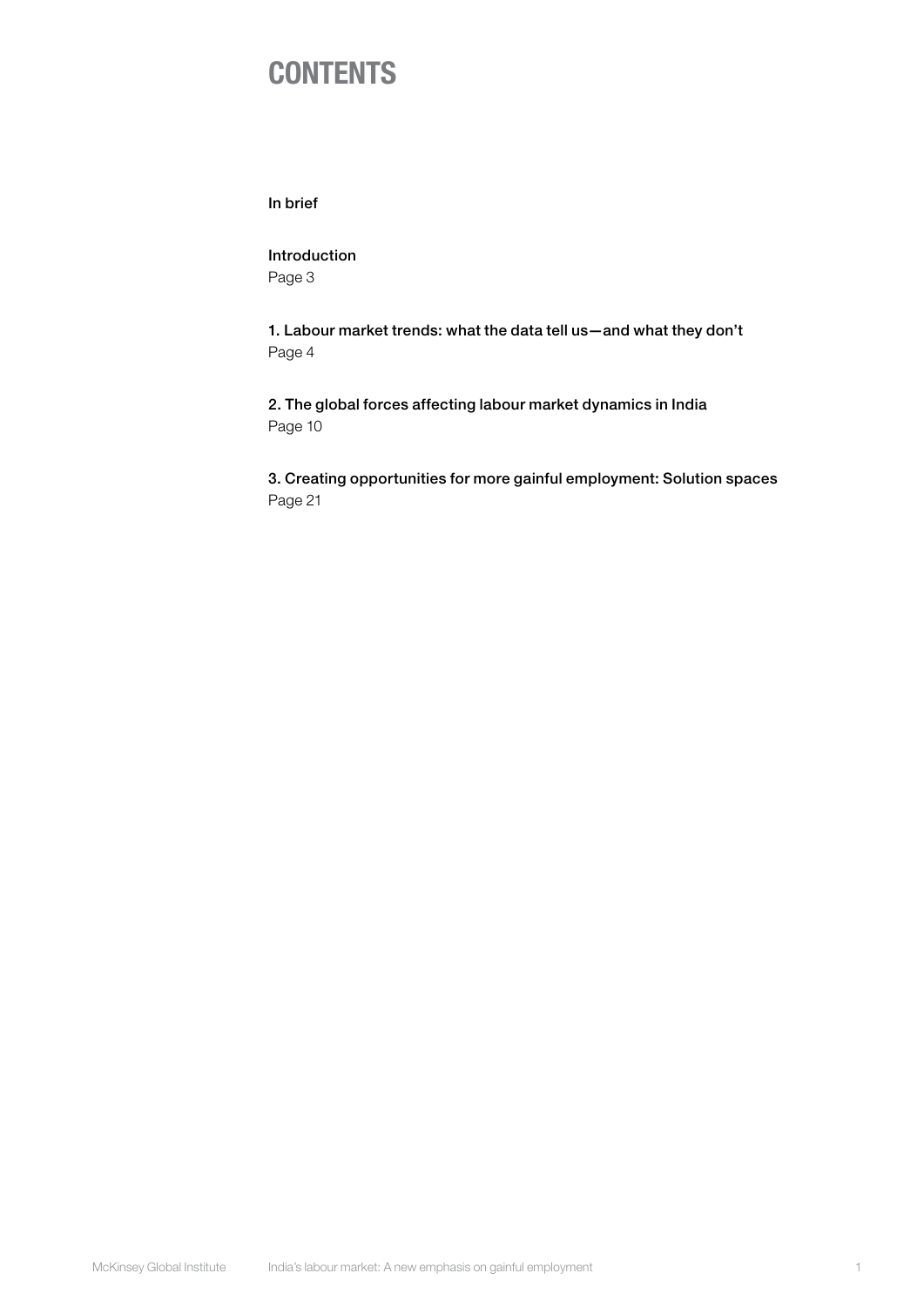### <span id="page-3-0"></span>IN BRIEF INDIA'S LABOUR MARKET: A NEW EMPHASIS ON GAINFUL EMPLOYMENT

India's labour markets are experiencing structural change, but there is a dearth of reliable data to capture these shifts. The debate tends to focus narrowly on the pace of job creation, which itself could be measured more frequently and accurately. We see the need for a new emphasis on the notion of "gainful employment" for India's workforce of 460 million that focuses on improved quality of work and the income derived from it. Gainful employment covers a range of issues, including the quantity and type of work done by people already in employment, growth in labour productivity, higher earnings, and aspects of work quality such as safety, cleanliness, flexibility, income security, and intellectual challenge.

- Surveys showing a three-percentage-point decline in India's overall labour force participation between 2011 and 2015 should not take focus away from the structural shift from agriculture towards the non-farm sector, particularly construction, trade, and transport. During this period, agriculture shrank by 26 million while non-farm jobs rose by 33 million, largely driven by rapid economic growth between 2013 and 2015. More recent trends in aggregate employment cannot be derived from the quarterly enterprise studies available, highlighting the data deficit.
- Labour force participation and the number of employed people do not in themselves measure gainful employment. Declining labour participation may indicate that more young people have stayed in education and/or that more women from households which were once in extreme poverty but have now entered the middle class no longer need to work in low-productivity jobs. Likewise, supplementary income opportunities (such as additional days of work on a construction project or selling home produce through a digital platform) may not increase the number of jobs, but they may raise the income level, choice, flexibility, and security of an underemployed worker engaged in low-productivity work.
- Global trends affecting economies around the world pose challenges to labour but also lead to more opportunities for gainful employment. Three are particularly relevant to India:
	- To bridge India's infrastructure gaps, the government has raised public investment in roads, railways, rural development, power, telecom, housing, and "soft" areas of health care and education, creating work opportunities for an estimated seven million workers, at wages that are 70 percent higher than for average farm workers. In addition to creating jobs, there is some evidence of investment in power and roads infrastructure triggering growth in the non-farm economy in key states.
	- Rapid advances in automation technologies are affecting India's information technology and business process outsourcing sectors. These sectors have remained net job creators, and the industry estimates that companies could hire up to 2.5 to three million more workers by 2025, provided they can acquire the skills to meet changing needs.
	- The global rise of independent work and microentrepreneurship, aided by new digital ecosystems, is mirrored in India, where they are providing new work opportunities with better pay and links to organised value chains, including in parts of the country less covered by formal labour markets. Our initial estimates are that the rapidly growing sectors of cab-hailing platforms, e-commerce, digital financial services through networks of banking correspondents, and lending for microentrepreneurship and self-help groups have improved income opportunities for 18 to 22 million workers in about the past three years.
- India needs to collect more frequent, timely, and relevant labour market data to understand trends in gainful employment. Government could help stimulate the creation of gainful employment through targeted programmes and by further removing hurdles that block private investment and innovation. Business and policy makers can work together in areas such as boosting growth in the labour-intensive tourism sector, unlocking the digital economy's potential to create work opportunities, and reskilling of the workforce.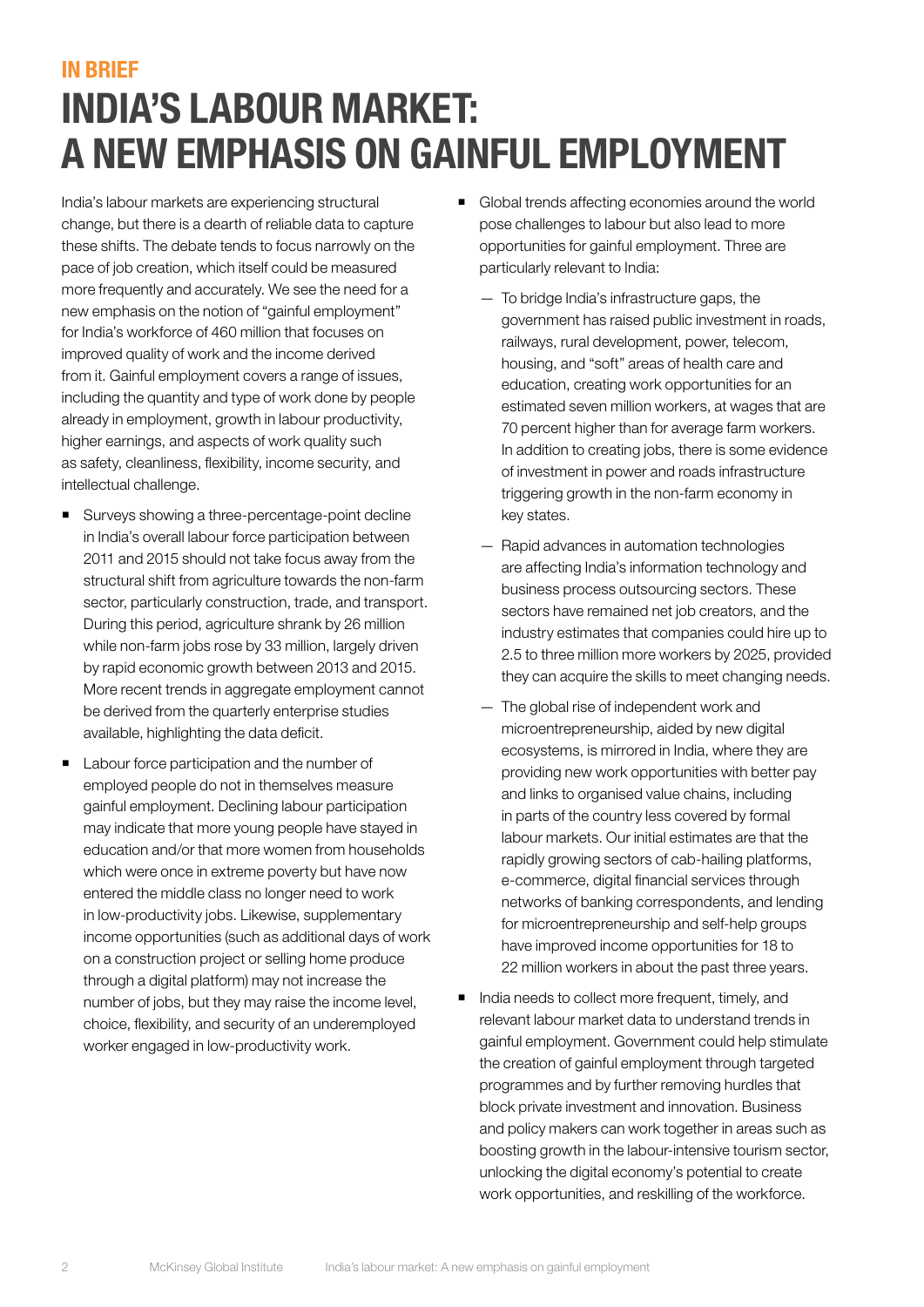### <span id="page-4-0"></span>INTRODUCTION

India has delivered strong economic growth relative to many other countries in the past few years, but there are concerns about whether the growth has been inclusive or whether the country is heading for jobless growth. Data from India's Labour Bureau on employment creation suggest that fewer than two million jobs are being created annually, a seemingly dire situation in a country where the working age population grows by some 16 million every year.1 In reality, much of the discussion around jobless growth is not founded on robust data or analysis; indeed, there is a dearth of reliable and timely data on this topic. More fundamentally, we believe the debate around the pace of job creation is a narrow one that does not reflect the labour market goals India should set for itself.

This discussion paper seeks to reframe the debate around a more holistic goal for India—that of creating opportunities for "gainful employment" for the workforce. Gainful employment is about quality, not just quantity. It implies not only the creation of jobs, but the creation of more fulfilling and better-paying jobs that are more productive and that mean an enhancement in work "quality" (a term we use to describe other aspects of work desired by the labour force, such as safety, cleanliness, flexibility, income security, skills, and intellectual stimulation). These aspects of work are important objectives for an economy that seeks to deliver inclusive growth and meet the aspirations and expectations of its workforce of 460 million.2

Our discussion in this paper is divided into three sections. The first reviews trends in labour market data over the last four years and the extent to which existing measurement tools capture—or fail to capture—essential elements of gainful employment. The second section focuses on global trends such as automation and the rise of independent work that have been affecting India in a more intense way in the recent past, and that have important implications for efforts to stimulate gainful employment. The third and final section outlines some measures that policy makers and business could consider as ways to enable and enhance both measurement and creation of more gainful employment.

Gainful employment as an issue is by no means limited to India. The International Labour Organization (ILO) launched a campaign focusing on "decent work" in 1999.<sup>3</sup> Quality of work was a theme institutionalised as part of the European Union's Lisbon Treaty in 2000, which included the goal of "sustainable economic growth with more and better jobs".<sup>4</sup> Yet gainful employment remains an elusive objective in many parts of the world. Research by the McKinsey Global Institute has shown that beyond the unemployment rate, questions relating to quality of work, such as skill levels, productivity, and income advancement, can be potent and sometimes politically corrosive ones in advanced economies at a time when labour market dynamics are shifting.<sup>5</sup> Moreover, the trends we outline in this discussion paper, such as the push to fill the infrastructure deficit, the advent of automation, and the growing

<sup>1</sup> The issue has been widely covered in the Indian press, for example, "In search of a job", *Hindu Business Line*, April 10, 2017.

- <sup>3</sup> Juan Somavía, then director general of the ILO, stated that "the primary goal of the ILO today is to promote opportunities for women and men to obtain decent work and productive work in conditions of freedom, equity, security, and dignity". *Decent work: Report of the director general*, ILO, June 1999.
- <sup>4</sup> *Presidency conclusions, Lisbon European council, March 23 and 24, 2000*, European Parliament, www. europarl.europa.eu/summits/lis1\_en.htm.
- <sup>5</sup> Market incomes from wages and capital stagnated or fell for about two-thirds of households in the United States and some Western European countries from 2005 to 2014, and MGI research found that this coloured the political views of many of those affected, arousing hostility to free trade and migration. *Poorer than their parents: Flat or falling incomes in advanced economies*, McKinsey Global Institute, July 2016.

<sup>2</sup> While our focus in this paper is a relatively narrow look at employment in India, international economists have also been seeking to reassess standard and widely used global metrics such as GDP, which some regard as a limited indicator of economic performance and social progress. See, for example, Joseph E. Stiglitz, Amartya Sen, and Jean-Paul Fitoussi, *Report by the commission on the measurement of economic performance and social progress*, 2009, http://ec.europa.eu/eurostat/documents/118025/118123/ Fitoussi+Commission+report.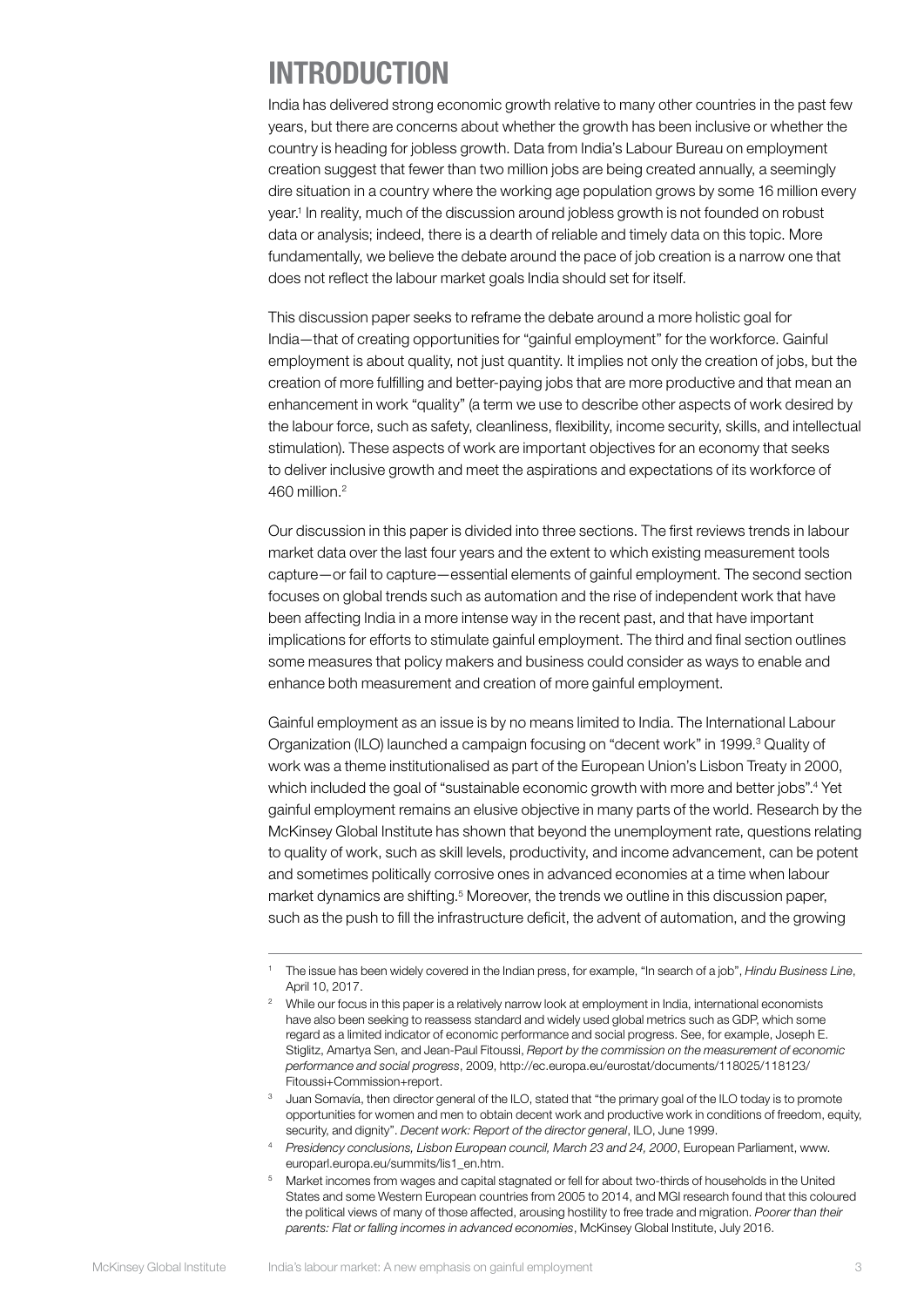importance of digital ecosystems and independent work, are challenging labour markets around the world while also creating new and better opportunities.

While this discussion paper addresses these issues as part of a focus on gainful employment, it does not aim to provide a complete assessment of job creation in the Indian economy or a comprehensive strategy for the future.

### <span id="page-5-0"></span>1. LABOUR MARKET TRENDS: WHAT THE DATA TELL US—AND WHAT THEY DON'T SOME MACROECONOMIC CONTEXT

India's economy grew at an average of about 6.6 percent per year between 2011 and 2017. Multiple stresses and strains, such as a rising fiscal deficit, high consumer inflation, the collapse of the mining sector, and a logjam in infrastructure projects, led to a macroeconomic slowdown from 2011 to 2013, when GDP growth fell to an average of 5.6 percent per year. From 2013 to 2017, growth recovered to 6.9 percent per year, making India one of the fastest-growing major economies in the world, although still below its potential and aspirational growth of more than 9 percent per year.

The gradual economic recovery since 2013 has been aided by the government's reining in the fiscal deficit and moderating inflation, rapidly expanding public investment in the infrastructure sector, and implementing large-scale programmes to bring basic services such as bank accounts, sanitation, and clean energy to India's unserved millions. At the same time, in a sometimes difficult international economic context, private-sector investment has grown slowly, and bank credit expansion has been hampered by the legacy of distressed loans. The decision to "demonetise" large-denomination banknotes, announced in November 2016, has affected the cash-dependent informal sector, real estate, and consumption-oriented businesses while also leading to a surge of digital payments. In the months ahead, India is bracing for another significant change: the longawaited rollout of the Goods and Service Tax, which will unify indirect tax rates across the country, force massive digitisation of invoices, and enable the development of more efficient logistics networks.

#### RECENT LABOUR MARKET TRENDS

Through these eventful times, India's Labour Bureau has been releasing quarterly enterprise surveys measuring net employment growth in select sectors.<sup>6</sup> From 2013 to 2016, these surveys suggested that India's labour market had meagre job growth in the range of 150,000 to 400,000 jobs each year. The surveys have captured headlines, but the samples they cover are small, and conclusions about aggregate national trends derived from them may not be accurate. The expanded sample covers about 81 percent of enterprises with more than ten employees, which sounds like a substantial proportion. However, since most enterprises in India are smaller in size, in reality the sample represents only about 1.4 percent of all enterprises in the country, accounting for 21 percent of non-farm employment.<sup>7</sup> It is difficult to reconcile the job growth estimates from the quarterly enterprise surveys with those from the Labour Bureau's much larger annual household surveys, which cover some 100,000 to 150,000 households. Accordingly, we focus this section on the annual Labour Bureau household surveys.

<sup>&</sup>lt;sup>6</sup> The surveys can be found on the Labour Bureau's website, http://labourbureau.nic.in/. Until 2015, the surveys reflected data gathered from 2,000 enterprises in textiles, leather, metals, automobiles, gems and jewellery, information technology, and transport. In 2016, the survey was expanded to cover 10,000 enterprises across manufacturing, construction, trade, transport, education, health, hotels and restaurants, and information technology and business process outsourcing.

<sup>&</sup>lt;sup>7</sup> Sixth economic census, 2013-14.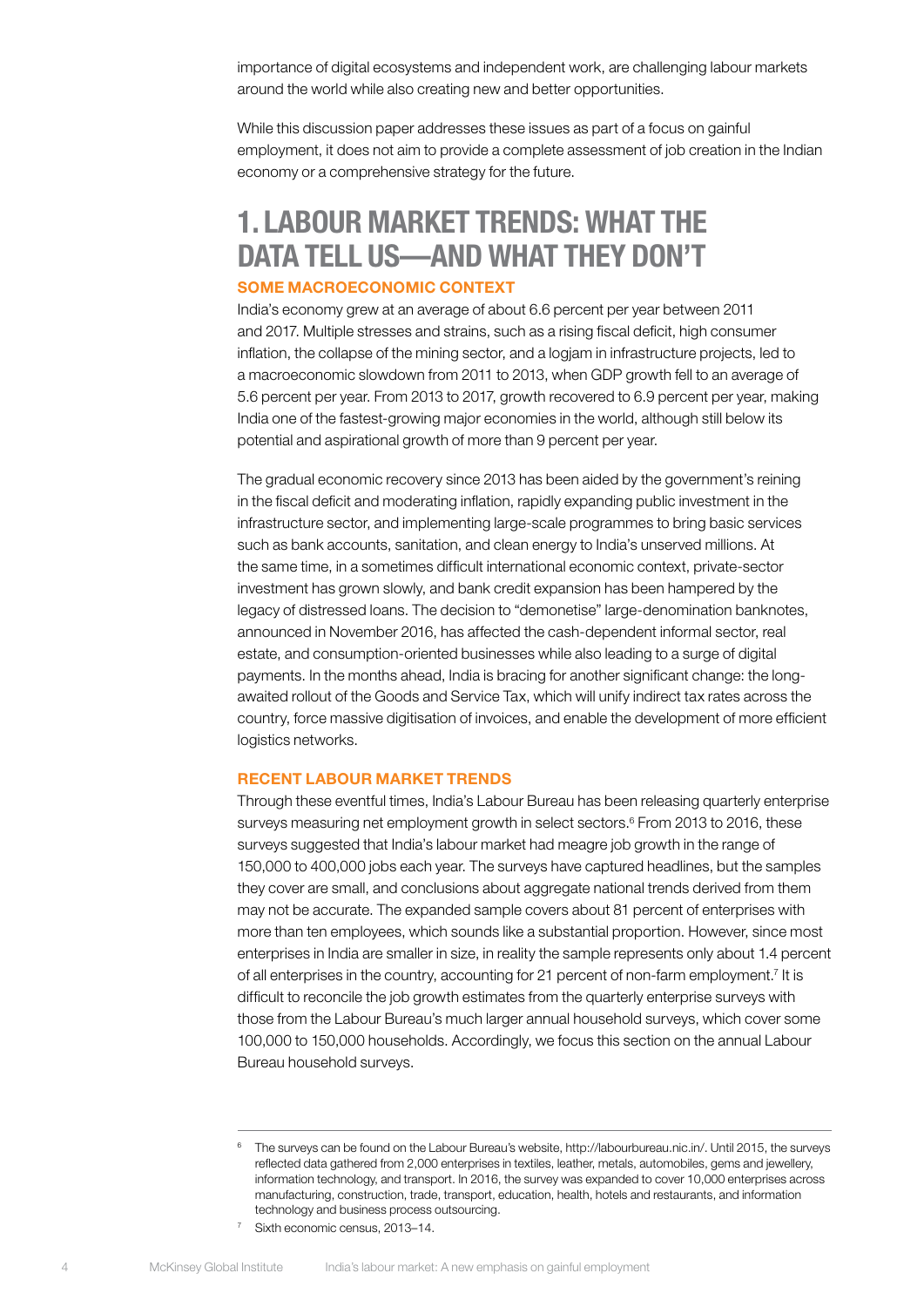The employment and unemployment surveys conducted by the Labour Bureau over the last four years are a fairly robust set of sample surveys. We analyse the annual data from them based not on their publication dates but on the reference period for which the data were collected in each round, to more closely map labour market trends to economic trends happening at the same time.<sup>8</sup> The data are available only up to 2015 (the financial year that most closely maps to the reference period of the most recent annual Labour Bureau survey of 2015–16). Details of the key labour market data sources and how we have mapped Labour Bureau surveys to corresponding financial years are detailed in Exhibit 1.

#### **Exhibit 1**

#### **Multiple agencies track employment and unemployment in India**

#### **Main surveys and reports**

| <b>Agency</b>                                                            | <b>Survey name</b>                                                            | <b>Frequency</b>     | <b>Survey unit</b>     | <b>Focus</b>                                                                                                                          | <b>Population</b><br>covered and<br>methodology used                                 | <b>Sample</b><br>size of the<br>last round |
|--------------------------------------------------------------------------|-------------------------------------------------------------------------------|----------------------|------------------------|---------------------------------------------------------------------------------------------------------------------------------------|--------------------------------------------------------------------------------------|--------------------------------------------|
| <b>National</b><br><b>Sample</b><br><b>Survey</b><br><b>Organization</b> | Employment<br>and<br>unemployment                                             | Quin-<br>quennial    | Households             | Overall level and<br>structure of<br>employment and<br>unemployment in India                                                          | Entire population<br>covered via random<br>sampling                                  | 100,000<br>households                      |
| Labour<br><b>Bureau</b>                                                  | Annual<br>employment/<br>unemployment<br>survey                               | Annual               | Households             | Overall level and<br>structure of<br>employment and<br>unemployment in India                                                          | Entire population<br>covered via random<br>sampling                                  | 150,000<br>households                      |
|                                                                          | Quarterly report<br>on changes in<br>employment in<br>the selected<br>sectors | Quarter <sub>l</sub> | Establishment<br>units | Change in employment<br>of selected export-<br>oriented and labour-<br>intensive sectors<br>following the global<br>economic slowdown | Pan-India coverage<br>via 2-stage stratified<br>sampling                             | 1,936<br>enterprises                       |
|                                                                          | Quarterly report<br>on employment<br>scenario                                 | Quarterly            | Establishment<br>units | Employment trend in<br>non-farm industrial<br>economy having<br>>10 workers                                                           | $81\%$ of all<br>employment units<br>having >10 workers<br>via fixed panel<br>method | 10,600<br>enterprises                      |

**Survey and reference year mapping of annual Labour Bureau survey**

|                                                   | Year of report release       |                                                                                 |                                                                                |                                                                                  |  |  |  |
|---------------------------------------------------|------------------------------|---------------------------------------------------------------------------------|--------------------------------------------------------------------------------|----------------------------------------------------------------------------------|--|--|--|
|                                                   | $2011 - 12$                  | $2012 - 13$                                                                     | $2013 - 14$                                                                    | $2015 - 16$                                                                      |  |  |  |
| <b>Survey</b><br>period                           | July 2011 to<br>January 2012 | October 2012 to<br>May 2013                                                     | January 2014 to<br><b>July 2014</b>                                            | April 2015 to<br>December 2015                                                   |  |  |  |
| <b>Reference</b><br>period                        | July 2010 to June 2011       | Moving 12-month<br>reference period<br>(covering October 2011<br>to April 2013) | Moving 12-month<br>reference period<br>(covering January 2013<br>to June 2014) | Moving 12-month<br>reference period<br>(covering April 2014 to<br>November 2015) |  |  |  |
| <b>Financial</b><br>year to<br>which we<br>map it | 2011<br>$(i.e., 2010-11)$    | 2013<br>$(i.e., 2012-13)$                                                       | 2014<br>$(i.e., 2013 - 14)$                                                    | 2015<br>$(i.e., 2014 - 15)$                                                      |  |  |  |

1 Discontinued post 2015.

SOURCE: National Sample Survey Organization and Labour Bureau; McKinsey Global Institute analysis

<sup>8</sup> The relevant surveys appear on the Labour Bureau's website, http://labourbureau.nic.in/. The reference period for the full year runs from April of one year to March of the following year.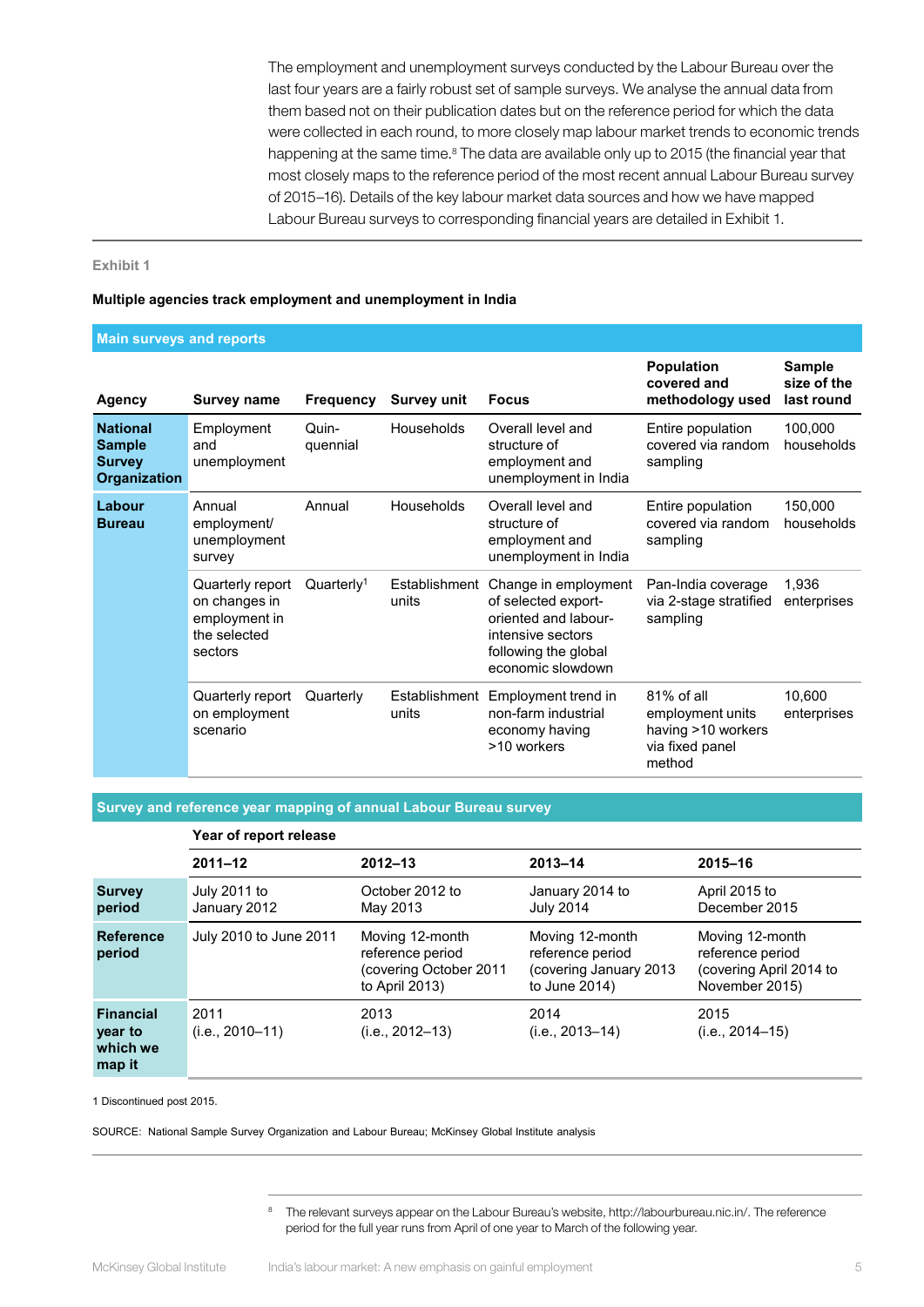Based on the annual surveys, the total number of jobs in India from 2011 to 2015 grew by about seven million, from 455 million to 462 million. But the apparent sluggishness in job creation disguises significant structural change: agricultural employment fell by 26 million and non-farm employment rose by 33 million, or by more than eight million jobs a year. In fact, the pace of non-farm job creation dipped during the economic slowdown years of 2011 to 2013 to as low as eleven million, and rose sharply to 22 million during the following two years. Labour moved out of agriculture into construction, trade and hospitality, and transport, the mainstays of the non-farm labour market in many developing countries; these three sectors generated 36 million jobs from 2011 to 2015. By contrast, mining and manufacturing lost jobs during the slowdown, although manufacturing jobs seem to have grown between 2013 and 2015. The growth in non-farm jobs in India is also evident in the growth in number of Employees Provident Fund members. Membership grew at a 7 percent rate, from 32.6 million in 2013–14 to 37.6 million in 2015–16, and currently stands at 45 million.<sup>9</sup>

Job growth in transport and trade was significantly faster than average India employment growth. The construction sector added many lower-productivity jobs, however, so GDP growth for the sector was lower than average national growth. Exhibits 2 and 3 show sectorlevel growth in employment and its comparison with GDP growth in each sector.

#### **Exhibit 2**

#### **The rise in non-farm jobs between 2011 and 2015 has more than compensated for the decline in farm jobs**



NOTE: Years are financial years from April to March; thus 2011 is FY2011, from April 2010 to March 2011. Numbers may not sum due to rounding.

SOURCE: Labour Bureau; UN Population Division (medium variant); McKinsey Global Institute analysis

<sup>&</sup>lt;sup>9</sup> Employees Provident Fund Organisation, India.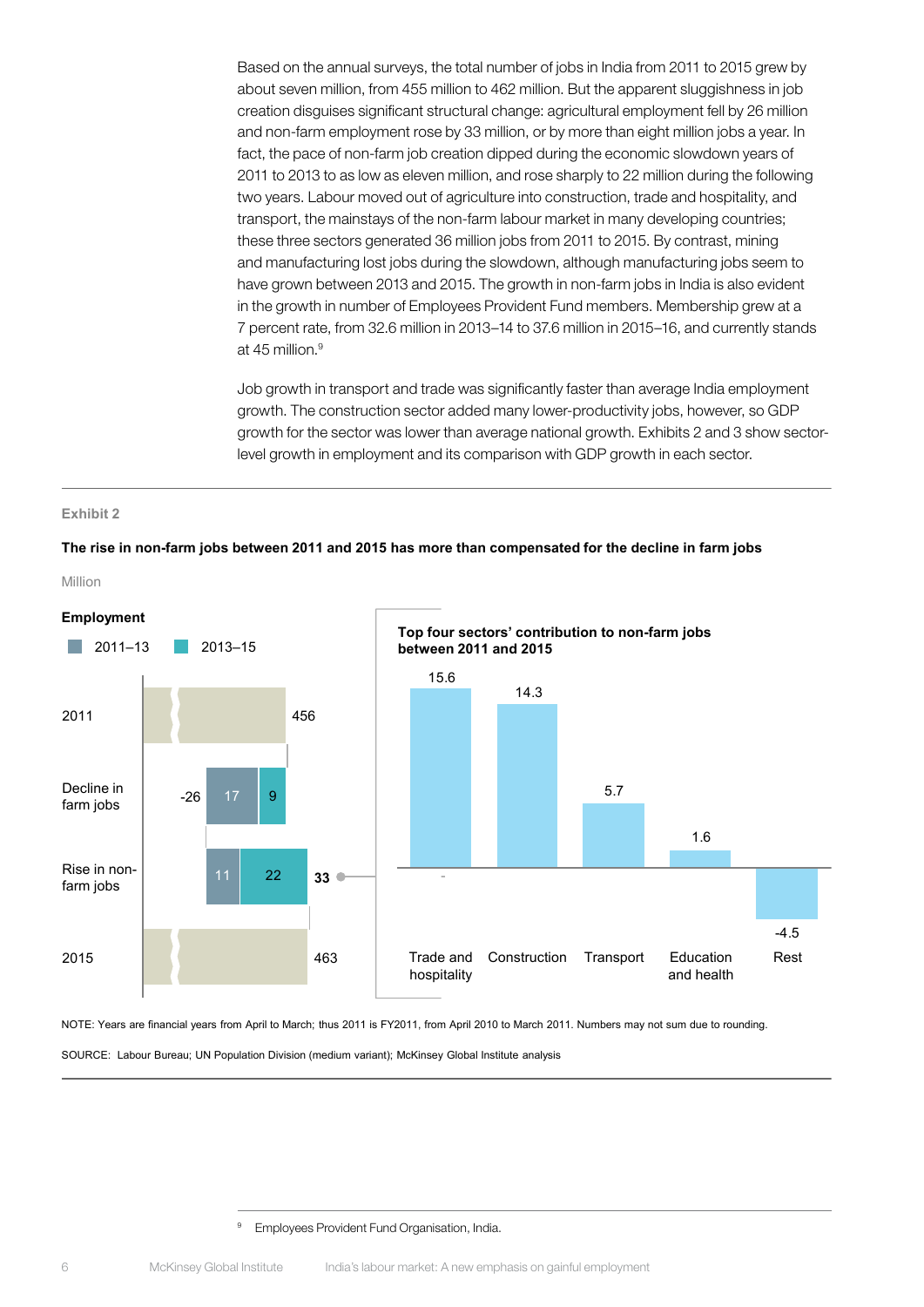#### **Exhibit 3**





NOTE: Years are financial years from April to March; thus 2013 is FY2013, from April 2012 to March 2013.

SOURCE: Labour Bureau; Central Statistics Office; McKinsey Global Institute analysis

Despite the growth of non-farm employment, India's overall labour force participation rate (the share of the working-age population looking for work) fell by three percentage points, from 55.4 percent in 2011 to 52.4 percent in 2015. In fact, the bulk of this decline (from 55.4 to 53.1 percent) was recorded during the two rounds that collected data for the years 2011 and 2013. Such a steep change in a structural metric like labour force participation rate in a two-year period should be investigated further, including testing for the robustness of the sample. At any rate, the movement of workers from farm to non-farm jobs has not been rapid enough to account for growth in the working-age population. At the next level, the labour force participation rate for urban males appears to have dipped the most, from 73.7 to 69.1 percent over the period, according to the official surveys.

#### LIMITATIONS OF STANDARD DATA AND ASSESSMENT FRAMEWORKS

Current sources of data fulfil their main purpose of assessing some labour market trends, particularly labour force participation rate and employment shifts, but are not really designed to assess the wellbeing of the workforce or the extent of change in gainful employment. These data limitations existed in the past, too. However, as we will see in the next section, they assume particular significance in the light of global trends—also mirrored in India that favour more independent work, flexible or part-time jobs, and supplementary income generation activities which are not captured by surveys and frameworks currently.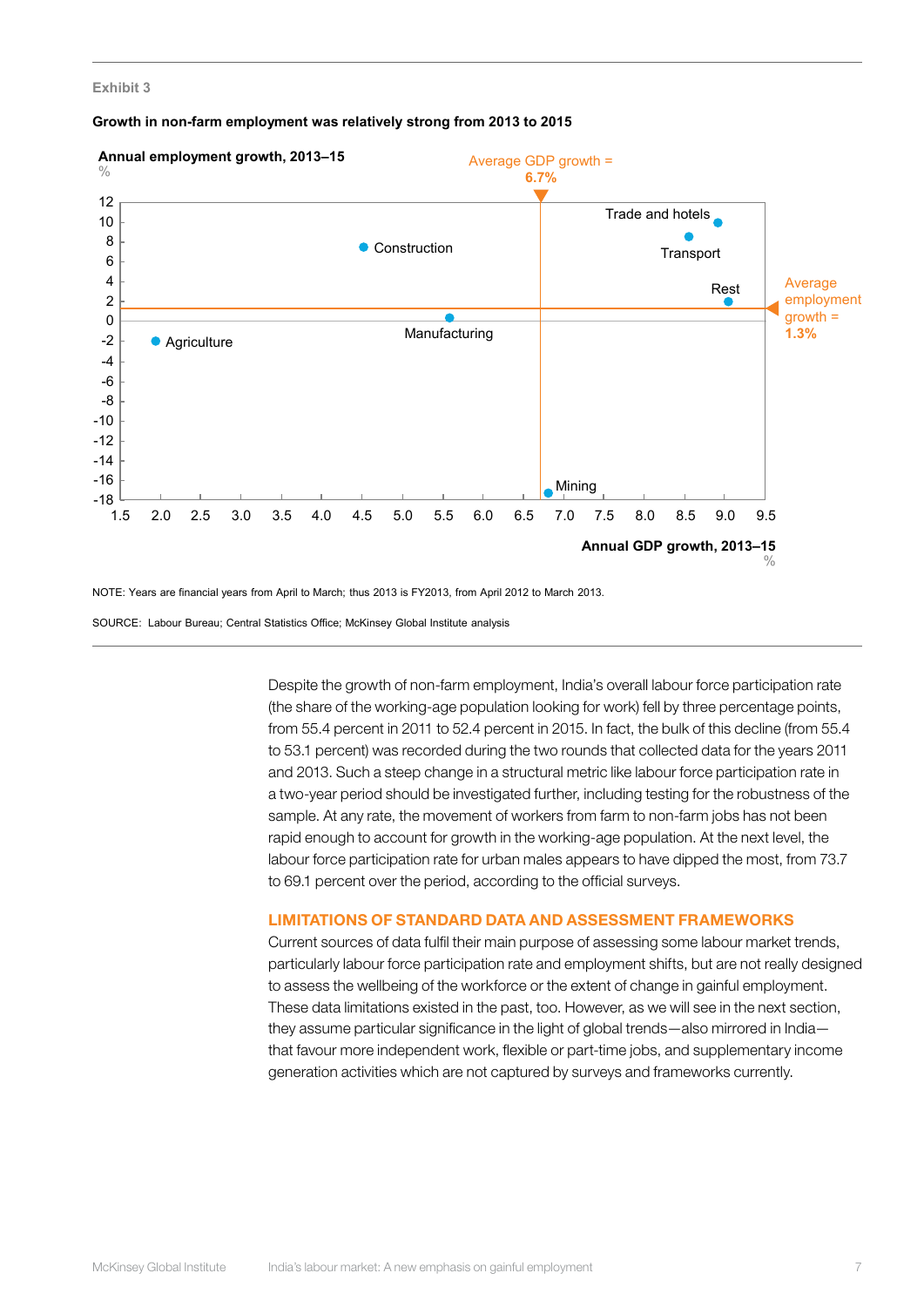We highlight a few significant limitations.

- **•** Declining labour force participation rates need not indicate slowing growth in gainful employment: The surveys measure the labour force participation rate, or the share of people willing to work and looking for work. This is a useful metric to understand how a population chooses to approach working vs. other ways to spend time (for example, in education, unpaid care work, or leisure), but a declining participation rate by itself is not necessarily a sign of deteriorating labour market dynamics. The labour force participation rate is affected by multiple factors, such as age, education, income, job opportunities, and cultural attitudes. India's participation rate has fallen in past decades as more young people have stayed in the education system to acquire higher skills rather than entering the labour force at the age of 15.<sup>10</sup> This is a healthy trend. Similarly, declining female participation may actually be a sign of higher income security in some cases: the labour force participation rate of women is highest in low-income households that combat extreme poverty, and the first sign of entering the middle class is often for the woman of the household to withdraw from poor-quality work.<sup>11</sup> Yet it is unclear if demographic and income changes can explain movements in the participation rate over a year or two. Recessionary conditions can lead the participation rate to dip, but even this may happen only over a longer time or under extreme economic stress. For example, during the financial crisis in the United States, the share of discouraged workers rose from 0.4 percent to only 0.9 percent between the first quarter of 2008 and the first quarter of 2009.12
- **The unemployment rate is not very meaningful in the context of a large informal** sector: The surveys suggest that, of those in the labour force, nearly everyone finds work, with a steady 4 percent unemployment rate throughout the last four years. This is natural in India's context where unemployment is not really an option, while entering the informal sector as a worker is the norm. Some 86 percent of India's workforce is employed in the informal sector, and more than 90 percent is in informal employment.<sup>13</sup> Rarely would a poor rural boy who had dropped out of school remain "unemployed"—he would typically be put to "work" on his family's small piece of land or would lend a hand at the local kirana shop owned by his uncle. While both of these positions qualify as jobs and add to the employment measured by labour market surveys, they may not reflect whether the worker is gainfully employed.
- **Being employed disquises the slack of underemployment:** The headline number of jobs created according to these surveys does not help us assess growth in the amount of work done (or so-called man-days or man-hours actually worked).14 A person who engages in ten months of work is on a par with one who has engaged in seven months of work during the 12-month reference period. In its recent annual surveys, the Labour Bureau has attempted to focus on this issue by classifying workers who sought 12 months of work into four categories (those who found work for 12 months, six to 11 months, one to five months, and less than one month). By this measure, some 65 percent of those seeking full-time work through the year found it. However, the rest did not, and any increase in the number of days or hours such people worked would result in rising gainful employment, although not in new job creation.

<sup>&</sup>lt;sup>10</sup> The world at work: Jobs, pay, and skills for 3.5 billion people, McKinsey Global Institute, June 2012.

<sup>11</sup> *The power of parity: Advancing women's equality in India*, McKinsey Global Institute, November 2015.

<sup>&</sup>lt;sup>12</sup> "Ranks of discouraged workers and others marginally attached to the labor force rise during recession", Issues in Labor Statistics, US Department of Labor, April 2009.

<sup>&</sup>lt;sup>13</sup> The informal sector is defined as unincorporated enterprises with fewer than ten workers; informal employment is defined as workers without any employment security or employer-provided social security.

<sup>&</sup>lt;sup>14</sup> Data on India's national rural employment quarantee scheme are a notable exception as they track details of person-days of work achieved by household and type of worker under the programme.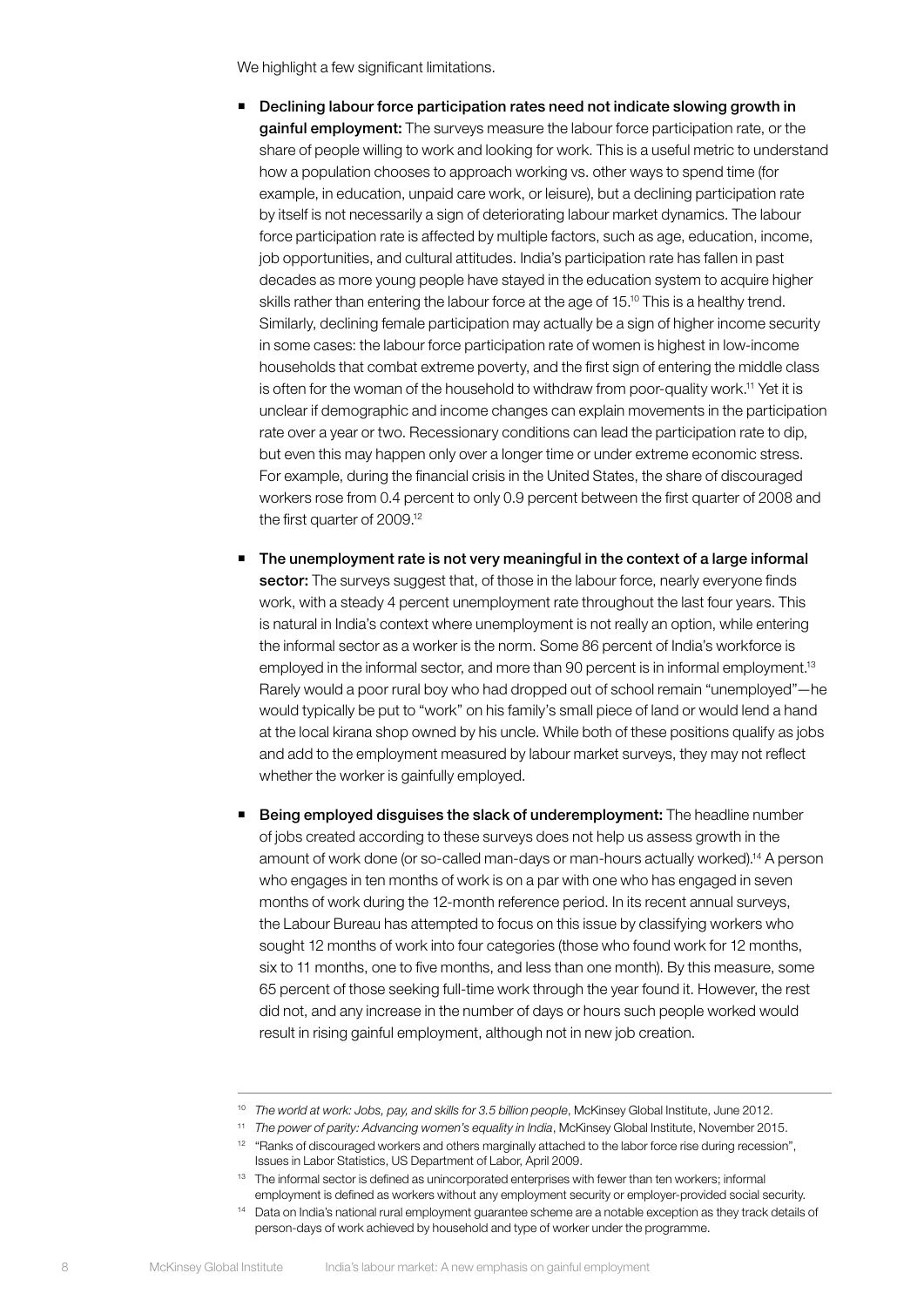- Trends in the labour force participation rate and unemployment do not reflect social or economic mobility: An essential question is whether economic growth is creating upward social mobility (or the upward movement of individuals and households between socioeconomic strata). Social mobility can be assessed only if longitudinal studies are done with the same set of respondents, such as a panel, to track year-onyear trends in the gainful employment of a given sample of workers. For instance, these studies would ask workers how they spend their time, how much work they do, how much they earn, how their standard of living has changed, and how satisfied they are with various aspects of their work. In the absence of longitudinal data, researchers try to assess proxies, such as the returns to work by each cohort of workers (for example, average income earned by high school dropouts) or the type of work done by each cohort (for example, casual labour or self-employment).
- The sector split of employment does not fully capture underlying product and labour market shifts: Labour market surveys tell us how many workers are employed in each sector, but with some limitations. First, the share of workers classified as being employed in agriculture may be an overestimate of the actual time spent in agriculture; in reality, workers in India move fairly seamlessly from agricultural work to non-farm work (such as construction, retail trade, light manufacturing, and community or personal services) depending on the season, the economic cycle, and personal circumstances. A significant portion of the informal workforce is employed in more than one sector through the year. The sector classifications in labour market surveys reflect the majority of work, but the shift from one sector to another may not be binary. Second, job classifications depend on the primary sector in which the employer-enterprise is classified, not that of the occupation or work content of the worker. This means that jobs classified as manufacturing may, in reality, have high services content (for example, design, marketing, finance, human resources, security, cleaning, and maintenance). The disaggregation of value chains globally as well as in India means that more and more specialist firms undertake these functions on behalf of manufacturing firms. This by itself would reduce the share of manufacturing employment as recorded in labour market surveys.
- The survey conclusions are not easy to interpret: Interpretation is challenging because there is a lag. The annual labour market surveys involve a six-month data collection phase, in which respondents are required to describe their labour market status in the preceding year. In effect, we may analyse data with a 12- to 24-month lag. The latest data available at this point, in 2017, pertains to the annual survey published in 2015–16, which reflects labour market trends in the financial year 2014–15. Moreover, more could be done to improve the clarity of survey findings, even at a basic level of estimating the total number of jobs created in the economy, or relating this to corroborating evidence, such as macroeconomic and sector growth trends.

We conclude that the creation of non-farm jobs and shift of work away from agriculture itself an aspect of the move to gainful employment—is a structural trend in India that has been aided by a period of relatively strong economic growth. However, there is a paucity of timely and reliable labour market data, with virtually none currently available after the reference period of 2015. Furthermore, the available data do not enable us to obtain a clear picture of shifts in the wellbeing of India's workforce. To look for more clues and pointers to how gainful employment is evolving in the Indian economy, we move to examining more recent disruptions and their potential impact on employment and income opportunities.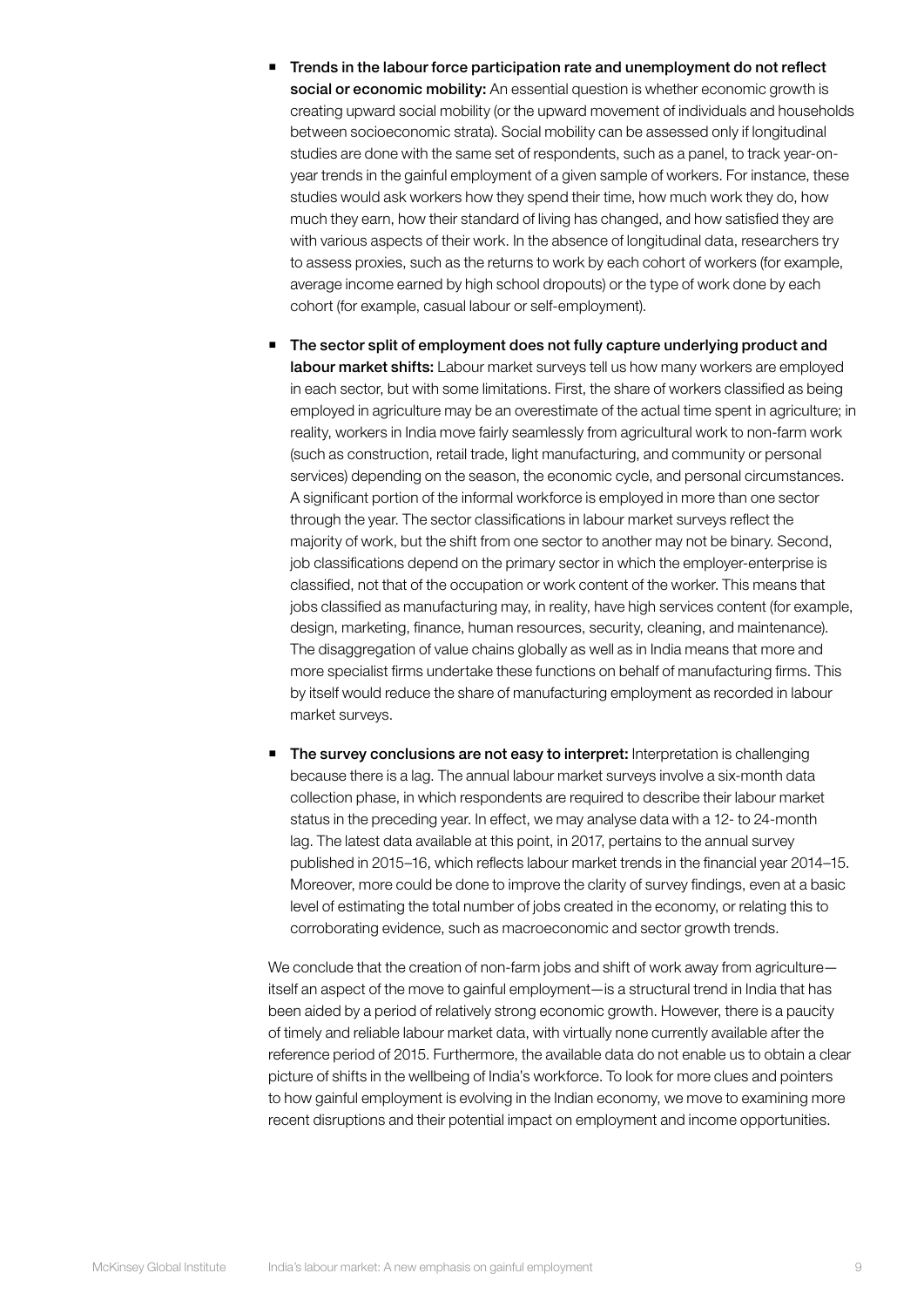### <span id="page-11-0"></span>2. THE GLOBAL FORCES AFFECTING LABOUR MARKET DYNAMICS IN INDIA

We focus on three forces that have been particularly relevant in shaping the workforce landscape over the past few years: urbanisation and the need to bridge infrastructure gaps, automation and knowledge-intensive work, and new digital ecosystems and independent work. These are not unique to India—they mirror trends in other parts of the world—but government policy and action in the past few years has provided an impetus to some of them. In each case, we provide an overview of how the trend is affecting global labour markets and then some directional evidence of how labour markets in India are changing as a result of them.

We estimate that a combination of increased government spending, additional IT hiring, the rise of independent work, and an increase in entrepreneurship created gainful employment for between 20 million and 26 million people between 2014 and 2017 (Exhibit 4). This estimate is not a watertight one for net job creation in India. Rather, it is illustrative of how gainful employment opportunities can be enhanced by these broader global themes, as India shifts from agriculture and towards construction, trade and transport, and other services.

#### **Exhibit 4**

**Increased government spending, rise of independent work, and entrepreneurship have boosted gainful employment for 20 million–26 million people**



1 Mahatma Gandhi National Rural Employment Guarantee Act.

2 Assuming 300 working days in an year.

3 Micro Units Development and Refinance Agency Bank. Data from MUDRA pertains only to loans disbursed during the year, and does not reflect the longerterm viability of businesses to which these loans were made.

NOTE: Incremental job totals do not account for offsetting job reductions. Some overlap in each category is possible. Incremental jobs could amount to additional work for current labour force rather than new workforce participants. Income generated by each of the categories cannot be concluded. Numbers may not sum due to rounding.

SOURCE: McKinsey Global Institute analysis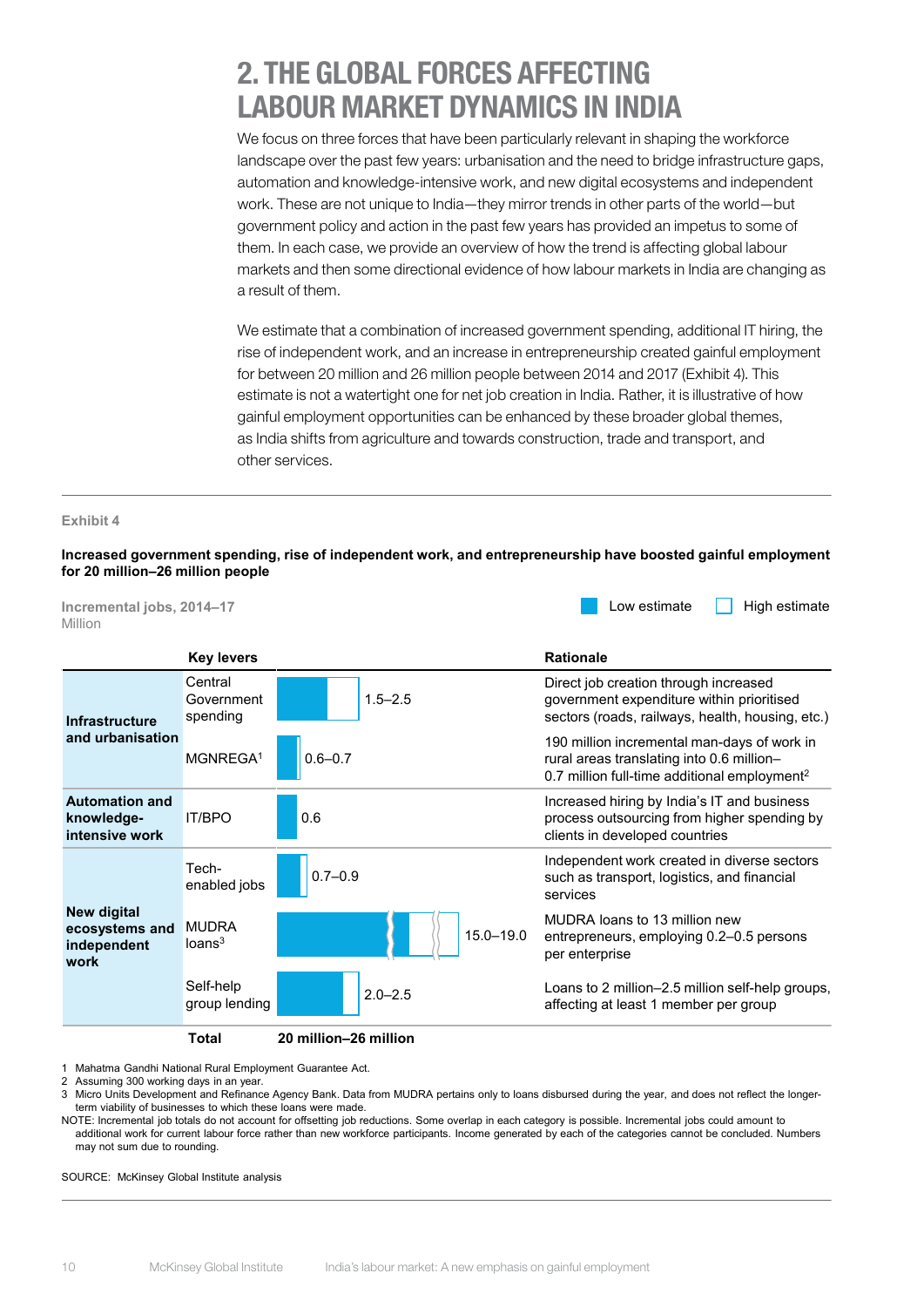#### INFRASTRUCTURE AND URBANISATION The global perspective

The world today invests some \$2.5 trillion a year in transport, power, water, and telecommunications systems, yet it is not enough, and the needs are only growing steeper. The McKinsey Global Institute has estimated that the world needs to invest an average of \$3.3 trillion annually from 2016 to 2030 simply to keep pace with economic growth forecasts, and emerging economies including India will account for some 60 percent of that need.15 Urbanisation is creating the need for investment in critical areas such as transport, water treatment, and power grids in countries around the world. If these gaps continue to grow, they could erode future growth potential and productivity.

Affordable housing is an especially acute need. In total, an estimated 200 million urban households in Asia, Africa, and Latin America are ill-housed and live in slums. If current trends in urbanisation and income growth persist, by 2025 the number of urban households that live in substandard housing—or are so financially stretched by housing costs that they forgo other essentials, such as health care—could grow from 330 million to 440 million. This could mean that the global affordable housing gap would affect one in three urban dwellers, or about 1.6 billion people.16

#### The Indian perspective

India acutely feels the infrastructure deficit, and the government has moved to close funding gaps. Central government spending (both revenue and capital expenditure) on prioritised sectors rose by 1,080 billion rupees (\$17 billion), or 55 percent, between 2014 and 2017, when total spending reached 2,991 billion rupees (\$46 billion).<sup>17</sup> Spending was focused particularly on roads, railways, housing, and rural development, as well as in telecom and power, and "soft" infrastructure, such as education and health care (Exhibit 5).18 Based on average revenue per labour benchmarks in each sector, we estimate that central government spending could translate to employment opportunities for some 6.6 million workers in 2017 (excluding the impact of the Mahatma Gandhi National Rural Employment Guarantee Act, or MGNREGA), or some two million more compared to the level in 2014. A large share of these jobs are in the construction sector, where an average worker earns 70 percent more than an average farm worker, so this trend is good from a gainful employment perspective.

In addition to increased central sector expenditure, direct jobs have also been created through increased spending by states. They spend almost 30 percent more than central government, with a higher share allocated to capital expenditure.<sup>19</sup> Their spending on education, health, and family welfare is also disproportionately higher. More recently, the states' expenditure has been further boosted by the increased devolution of central taxes.<sup>20</sup>

A further boost to work opportunities has come with the government's renewed commitment to MGNREGA since 2015. In addition to enhancing income security in rural areas, this programme aims to build rural infrastructure, such as rural connectivity, water conservation, and land development. Using data from the programme's website, we

<sup>15</sup> In constant 2015 prices. *Bridging global infrastructure gaps*, McKinsey Global Institute, June 2016.

<sup>16</sup> *A blueprint for addressing the global affordable housing challenge*, McKinsey Global Institute, October 2014.

<sup>17</sup> US dollar conversion at June 2017 rates. Spending excludes central government expenditure to implement the Mahatma Gandhi National Rural Employment Guarantee Act.

<sup>18</sup> *Union budget 2015–16 and 2017–18*, Government of India, http://indiabudget.nic.in/index.asp.

<sup>&</sup>lt;sup>19</sup> The top 17 states accounting for roughly 80 percent of total states' expenditure spent 15.6 percent of their expenditure on capital expenditure, vs. about 14 percent for central government. Aravind Gayam and Vatsal Khullar, *State of state finances*, PRS, October 2016.

<sup>&</sup>lt;sup>20</sup> The 14th Finance Commission, in February 2015, recommended that the proportion of the central pool of taxes devolved to states should be increased from 32 percent to 43 percent. Between 2012 and 2017, expenditure of states grew at an average rate of 20.6 percent annually, almost twice that of the central government expenditure.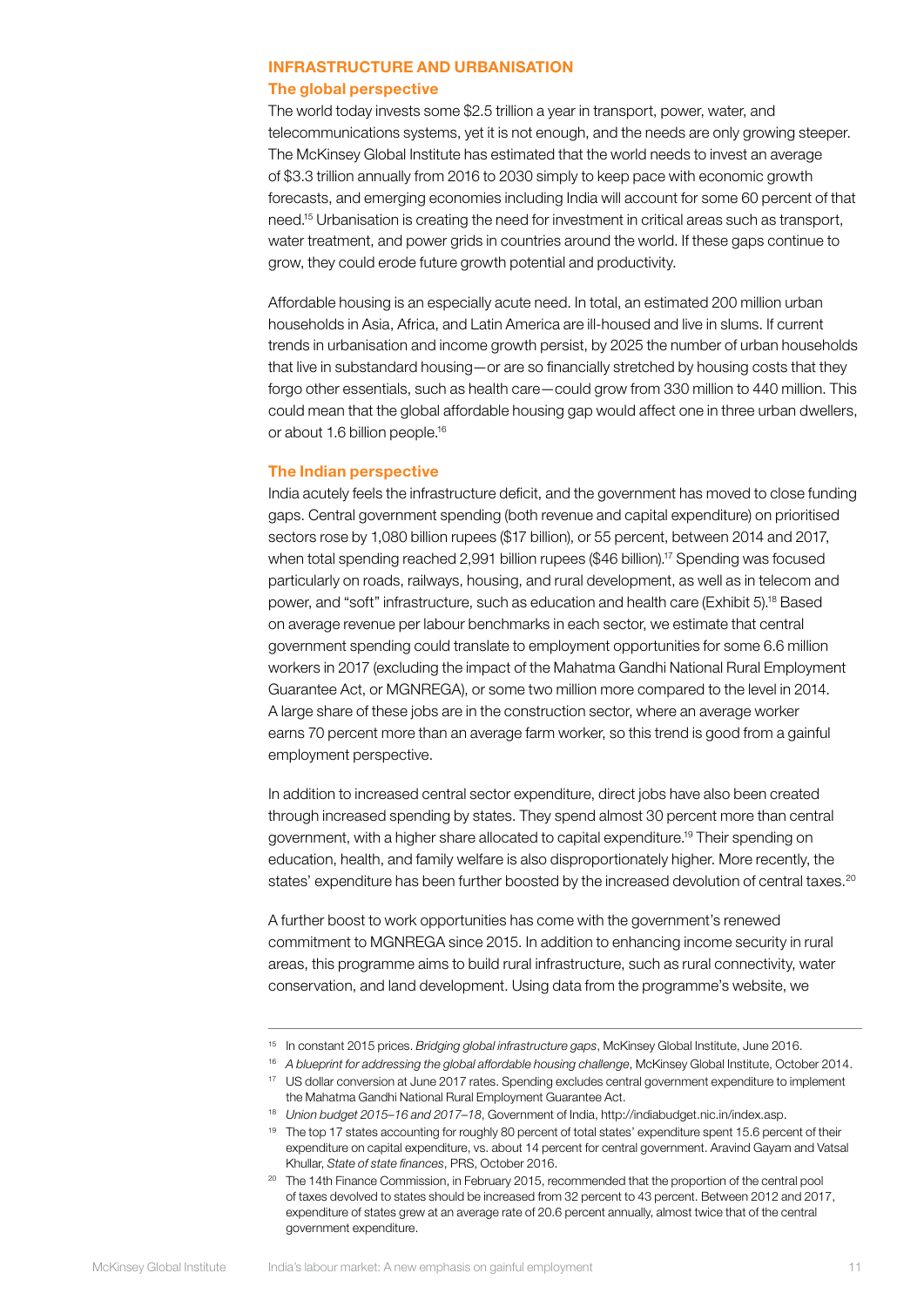estimate that it has created an additional 690 million man-days of work in 2017 compared to 2015.21 Assuming a full-time equivalent job is 300 man-days, this is roughly equal to adding 2.3 million jobs, though in reality, each beneficiary gets about 46 man-days of work, which translates into a total of 51.2 million beneficiary households in 2017, or 10 million more than in 2015. While most of this work may not qualify as a new job (it is considered time spent by an existing daily-wage agricultural worker in construction activities that earns her a wage), it yields income gains that contribute directly to improved wellbeing. Programmes like JAM (Jan Dhan-Aadhaar-Mobile, which gives people access to banking and payments through low-balance bank accounts, Aadhaar-based authentication, and mobile-based payment services) are being implemented to pay wages directly to bank accounts, thereby raising worker bargaining power and contributing further to worker wellbeing. Almost 96 percent of wage and material payments are electronically credited into workers' accounts, according to the Ministry of Rural Development.<sup>22</sup> This has resulted in obvious efficiencies in reducing cost and plugging leakages. Consequently, administrative expenditure has fallen as a percentage of total expenditure from 6.1 percent in 2013–14 to 4.8 percent in 2016–17. A study found that leakage in MGNREGA allocation has fallen by more than 12 percent when payment is made electronically.<sup>23</sup> While evidence about outcomes in terms of asset creation as a result of MGNREGA is less conclusive, the pace of work completed has gained momentum, rising from 2.7 million in 2014 to 6.1 million in 2017.<sup>24</sup>

As India's economy continues to grow at 6.5 to 7 percent per year or more, there is room for greater private-sector investment to start flowing into infrastructure, and this could provide an impetus for labour to continue moving into construction. The government's "Housing for All" programme, if well implemented, could provide a further boost.25 But construction work is becoming more skill intensive, and India's workforce is short of these skills. Sustaining benefits for workers will mean boosting the supply of job-ready skills matched to the types in demand.

<sup>24</sup> MGNREGA website

<sup>&</sup>lt;sup>21</sup> Mahatma Gandhi National Rural Employment Guarantee Act 2005, Ministry of Rural Development; www. nrega.nic.in/netnrega/home.aspx.

<sup>22</sup> *Sustainable rural development: A three years' journey*, Ministry of Rural Development, 2017.

<sup>23</sup> Karthik Muralidharan, Paul Niehaus, and Sandip Sukhtantar, *Building state capacity: Evidence from biometric smartcards in India*, UCSD working paper, February 2016.

<sup>&</sup>lt;sup>25</sup> The scheme aims to provide improved housing for low-income households through slum rehabilitation, promotion of affordable housing through credit-linked subsidies, public-private partnerships, and other measures. It aims to address a total housing shortage of 20 million units by 2022.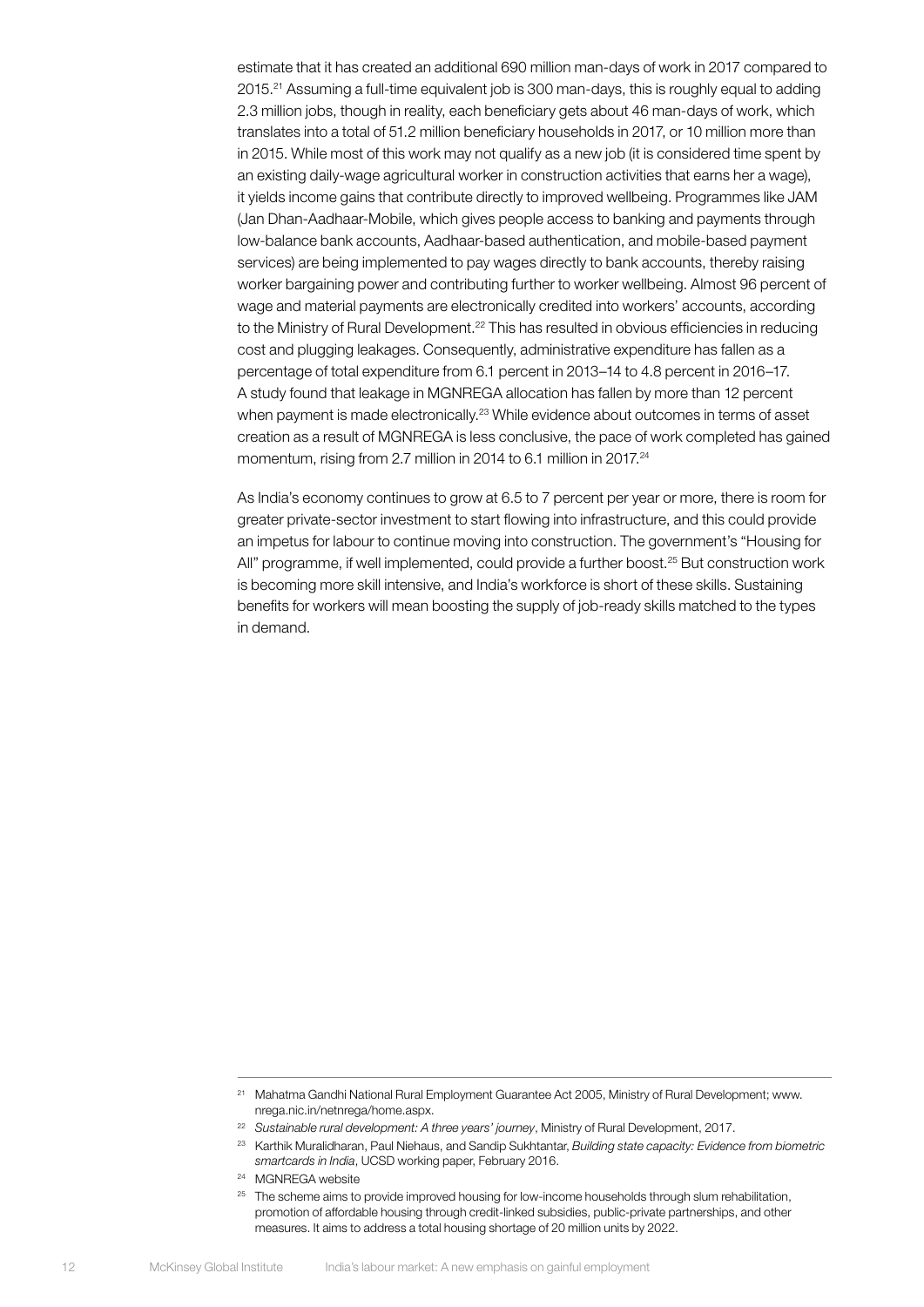#### **Exhibit 5**

#### **Increased expenditure by central government in prioritised sectors has led to about two million new jobs**



1 Using sectoral revenue per labour with increase in central government's total expenditure for the sector. Sectoral revenue per labour is applied to increase in central government's capital expenditure for the period for road transport and highways and railways.

2 Excludes increase in central government expenditure on MGNREGA of INR 145 billion.

NOTE: Years are financial years from April to March; thus 2011 is from April 2010 to March 2011. Numbers may not sum due to rounding.

SOURCE: Union budget 2015–16 and 2017–18, Government of India; McKinsey Global Institute analysis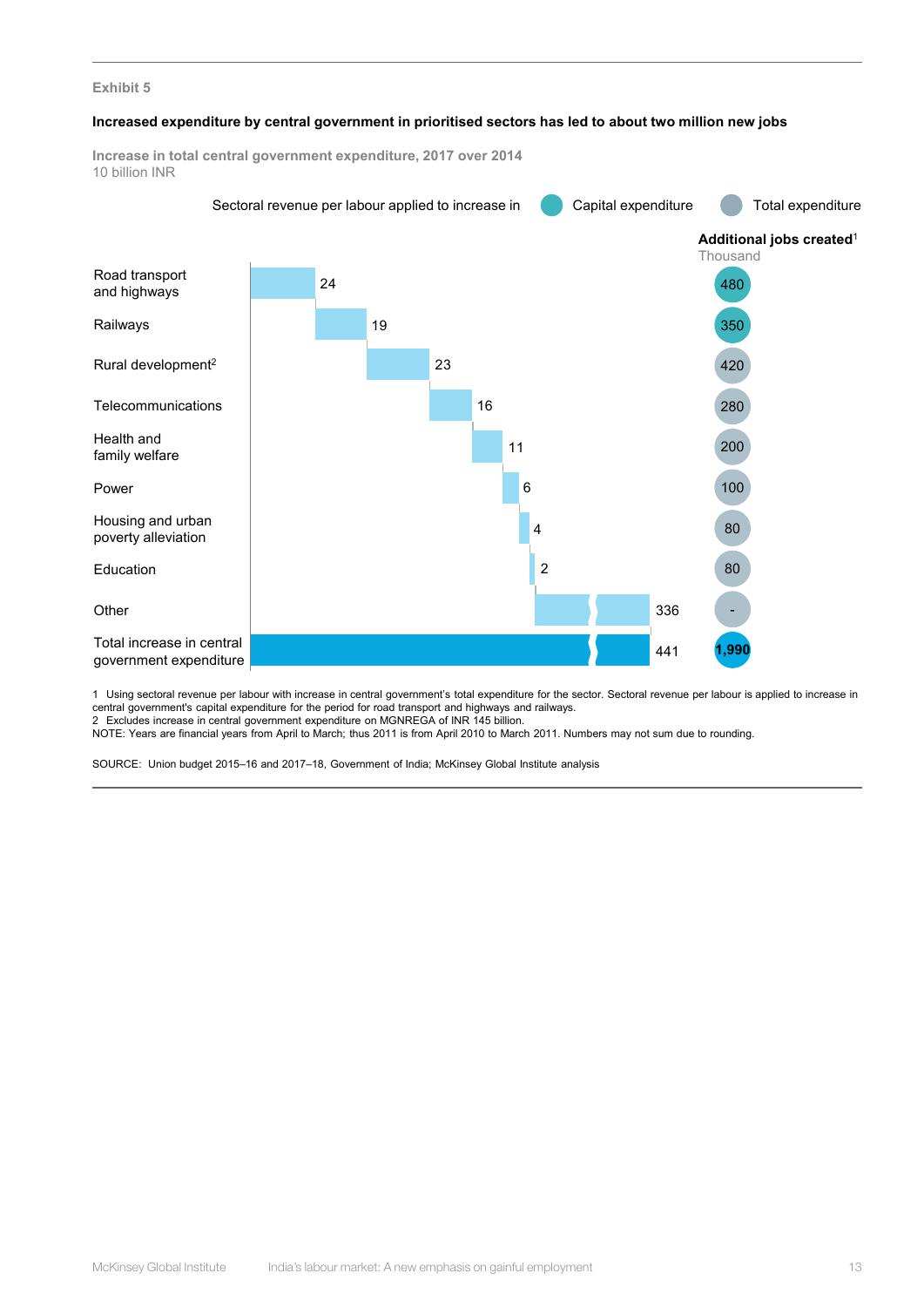A "night lights" view of India highlights the rapid recent shifts from a farm to a non-farm economy and increased development Building infrastructure, while creating jobs, can also have a lasting positive impact on productivity and income of enterprises. To explore this, we look at global images of the Earth at night, released by the National Aeronautics and Space Administration. They provide a clear composite view of patterns of human settlement over the past few years. John Nelson of ESRI transformed images from 2012 and 2016 and converted them into a "net" picture, in which areas which have improved in brightness (relative to 2012) are highlighted in green, while those that have become duller are highlighted in purple. (Exhibit 6).<sup>26</sup>

While most of India has brightened over this time period on average, some states including Uttar Pradesh, Bihar, Chhattisgarh, and West Bengal stand out for the significant improvement in their "night lights" image. Some patterns stand out. States such as Uttar Pradesh and Bihar experienced increased brightness in most areas, whereas in Odisha and Chhattisgarh brightness seems to have improved in select pockets. While the former may be driven primarily by rural areas gaining improved access to electricity, the latter may be more driven by urbanisation around major cities, like Raipur in Chhattisgarh. Improvement in brightness is explained by easing of supply side constraints, such as electricity availability, together with increased willingness and ability of inhabitants to use power. Residential usage presumes affordability. In a modern economy, production and trade go hand in hand. As different areas become connected, this drives production and trade. This virtuous cycle shifts economic activity from farm to non-farm, increasing income, and leading to improved affordability. While this is an oversimplification of the process of investment build-out and economic growth, it nonetheless captures some of its major contours.

We sought to understand the broad reasons for this improved brightness for select states, using the dynamics described above. A look at the annual growth in electricity availability (supply) between 2014 and 2017 at the state level confirms that, while availability has increased by 6 percent at an all India level, the observed growth was 19 percent for Bihar, and close to 9 percent for states such as Uttar Pradesh and Chhattisgarh. <sup>27</sup> This improved supply is manifested in the intensive electrification of a large number of villages.<sup>28</sup> For example, during this period, 126 villages per 1000 sq. km in Bihar and 63 villages per 1000 sq. km in Uttar Pradesh were intensively electrified. The push on electricity was complemented by building of road infrastructure, such as rural roads. Bihar built 150 km of rural roads and Odisha close to 90 km per 1000 sq. km (Exhibit 7). As a result, a significant number of these states have observed a very sharp movement away from a farm to a non-farm economy; Bihar's share of non-farm economy, for example, rose by more than 8 percent, while Uttar Pradesh's share increased by close to 4 percent during the 2013–16 period. By comparison, the all-India share increased by about 2 percent.

<sup>&</sup>lt;sup>26</sup> The images can be viewed on the NASA website: https://www.nasa.gov/sites/default/files/thumbnails/image/ india-2012.jpg, https://www.nasa.gov/sites/default/files/thumbnails/image/india-2016.jpg

 $27$  Taking 2014–17 to keep it consistent with our earlier analyses.

<sup>&</sup>lt;sup>28</sup> Villages which have more than 10 percent of households having access to electricity through the established infrastructure.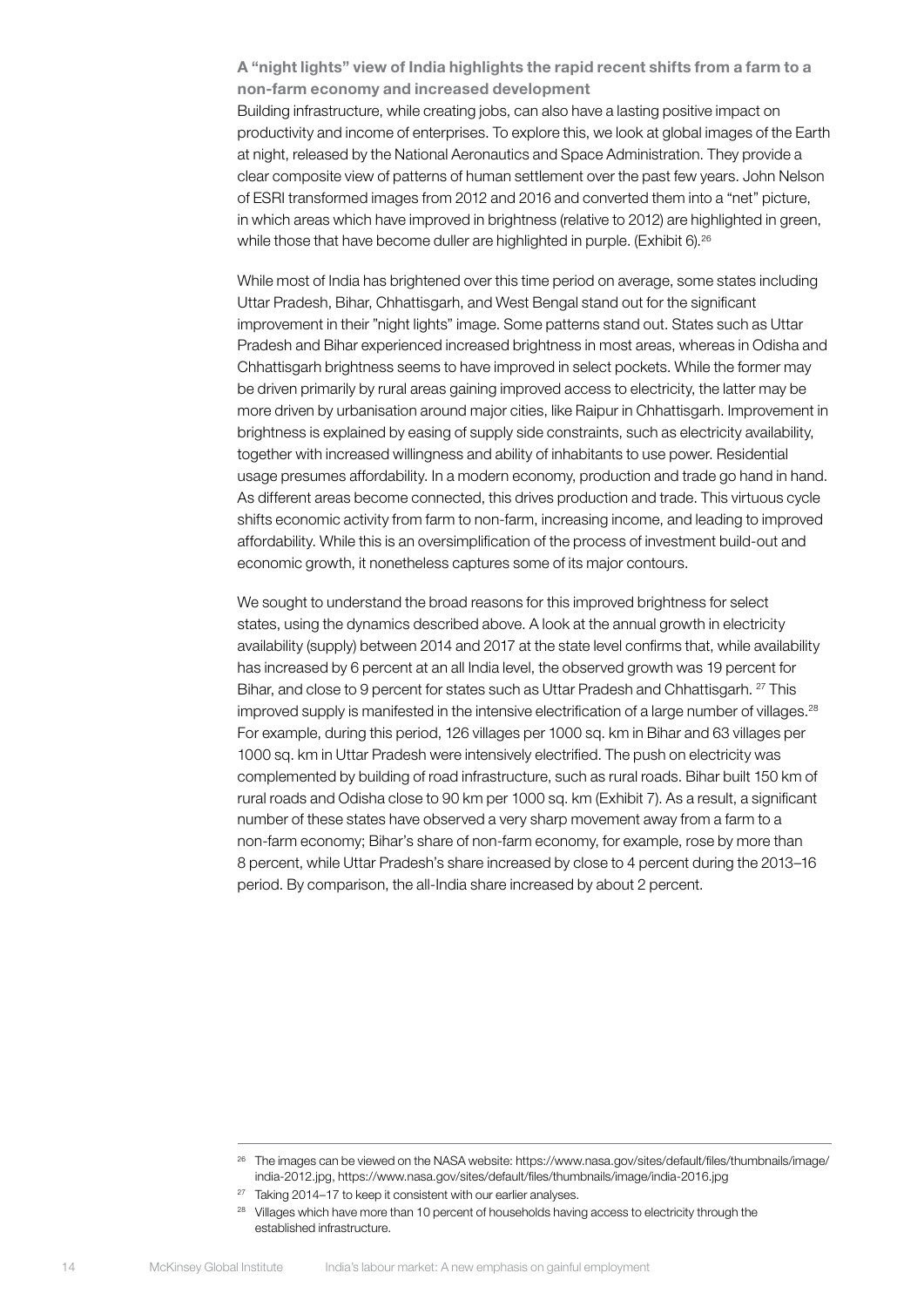#### **Exhibit 6**





NOTE: Placement of city markers is approximate.

SOURCE: John Nelson, ESRI; NASA; McKinsey Global Institute analysis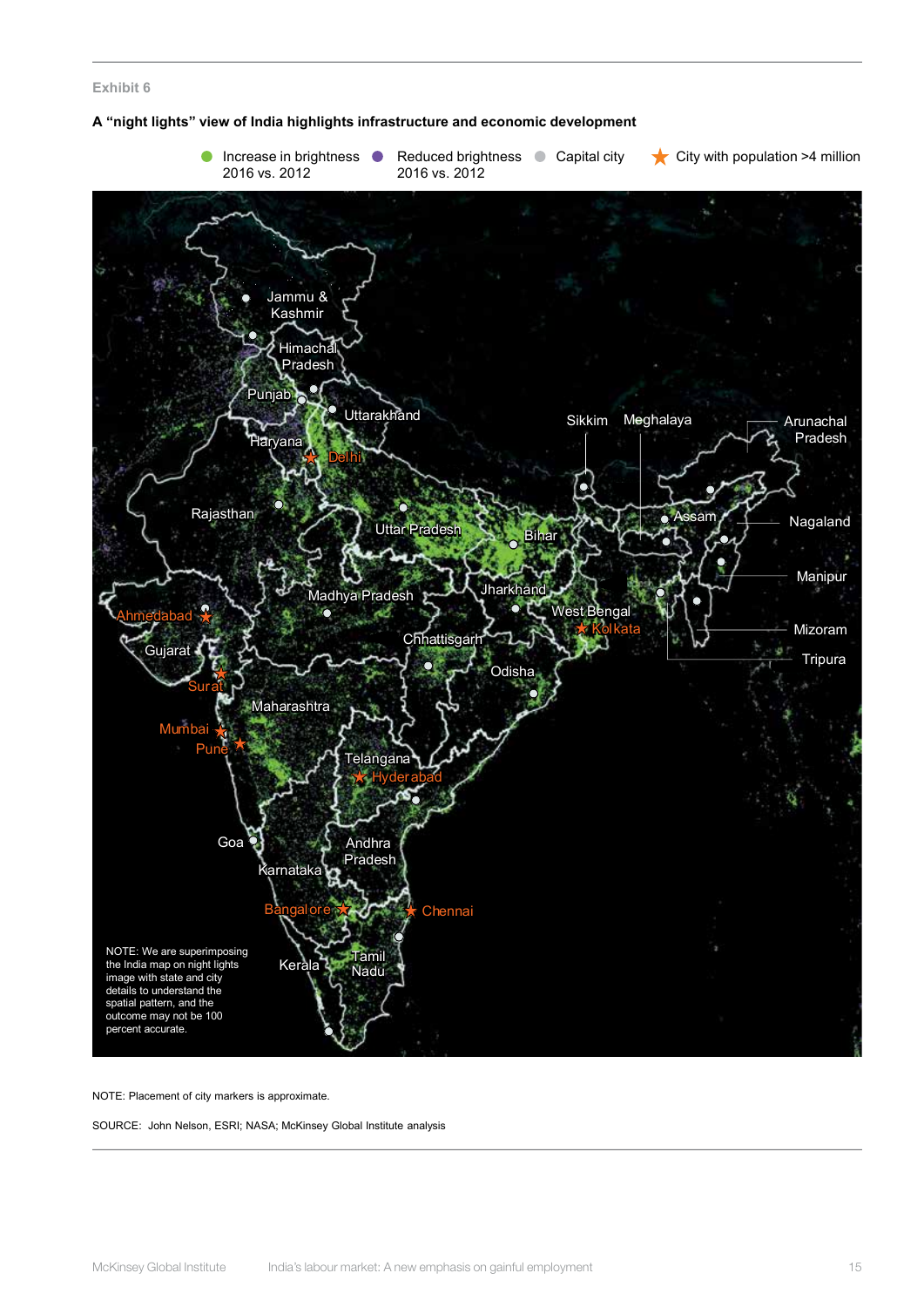#### **Exhibit 7**

#### **Improvement in brightness: some key factors**



150

1 Excluding the states Arunachal Pradesh, Manipur, Meghalaya, Mizoram, Nagaland, Sikkim, Telangana, and Tripura.

2 Change in share of non-farm GSVA (gross state value added) for 2013 to 2015 has been used for Rajasthan, Himachal Pradesh, Punjab, and Maharashtra since 2016 data is not available.

SOURCE: Rural Electrification Corporation Annual reports; Pradhan Mantri Gram Sadak Yojana (PMGSY) Online Management Monitoring and Accounting System (OMMAS); Central Statistical Organization; McKinsey Global Institute analysis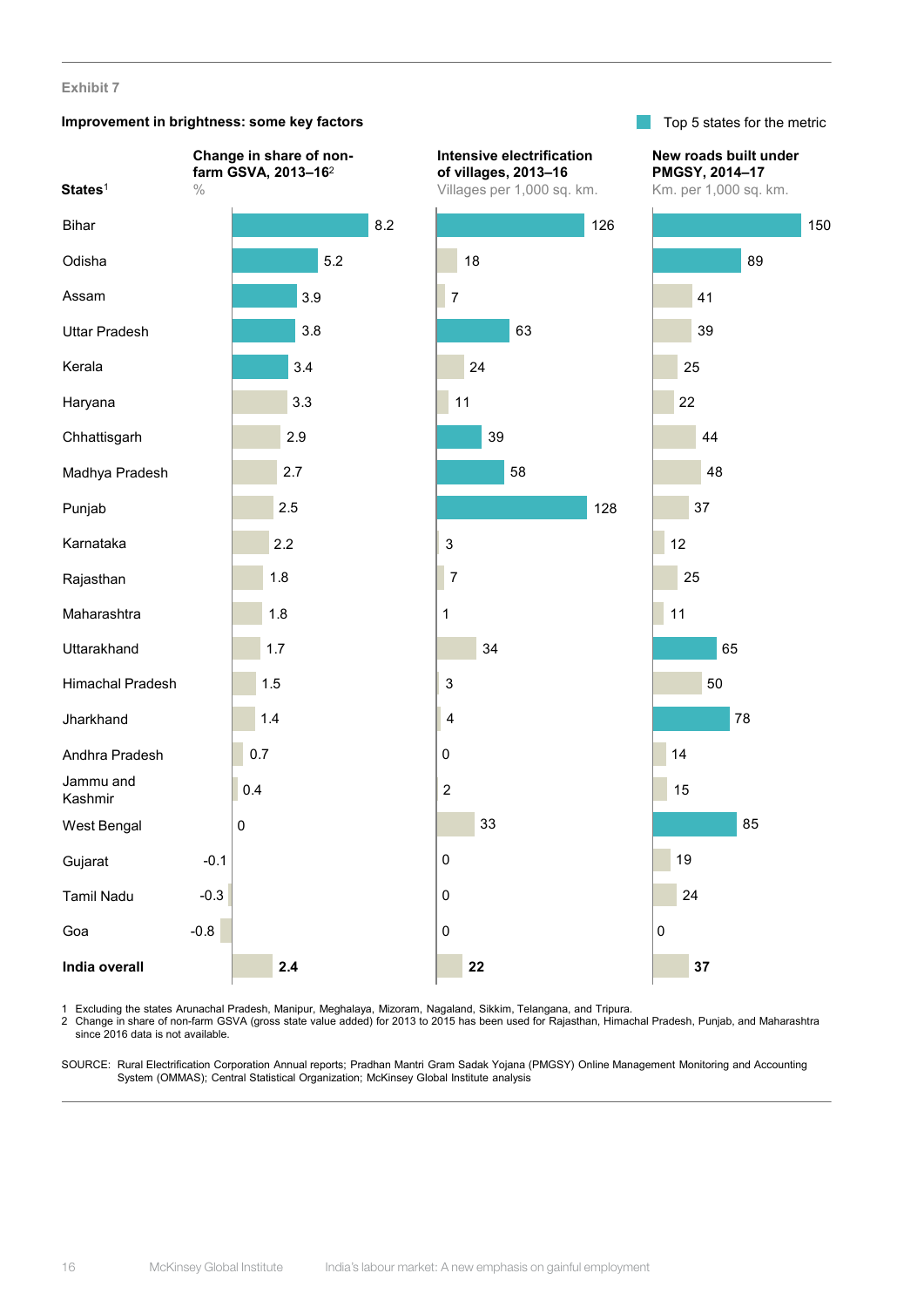### AUTOMATION AND KNOWLEDGE-INTENSIVE WORK The global perspective

Technological change has reshaped the workplace continually over the two-plus centuries since the Industrial Revolution, and the speed with which automation technologies such as robotics and artificial intelligence are developing today is remarkable. These technologies hold the promise of very substantial productivity and performance gains for both companies and national economies, but the scale at which they could disrupt the workplace is raising broad questions and fears in the public debate over automation. MGI research on the automation potential of the global economy has examined more than 2,000 work activities and quantified the technical feasibility of automating each of them. While we find that only very few occupations, less than 5 percent, could be fully automated by adapting currently demonstrated technologies, partial automation is more likely: about 60 percent of all occupations have at least 30 percent of activities that are automatable by adapting current technologies.29 Types of work most susceptible to automation include not only physical activity in predictable environments, but also data collection and processing. Workers may experience wage pressure, unless demand for the occupation grows more than the expansion in labour supply. These new technologies will require people to interact more closely with machines in the future, and in some areas they are already creating a demand for new types of skills. For example, the rise of data analytics could lead to a shortfall of up to 250,000 data scientists in the United States alone in a decade.<sup>30</sup>

#### The Indian perspective

Our research suggests that India's workers have a technical automation potential—the overall share of activities that can be automated by adapting currently demonstrated technologies—of 52 percent. This is broadly in line with the global trend, and comparable to 51 percent in China and 55 percent in Japan.<sup>31</sup> However, the technical feasibility of automating work does not directly translate into the deployment of automation in the workplace. Technical potential is only the first of several elements that must be considered. Other factors play a role, including the cost of developing and deploying both the hardware and the software for automation, the cost of labour vs. the benefits of automation, and regulatory and social issues. Taking into account these factors, our scenarios suggest that in many countries it may take at least two decades or more before automation reaches 50 percent of all of today's work activities (Exhibit 8). In India's case, the relatively low level of wages compared with those in advanced countries and the cost of automation may mean that the business case for adopting and implementing automation technologies is less compelling in many sectors, and that adoption in aggregate could take longer.

However, the impact of automation is already being felt in India's information technology sector—a digital leader—as well as in financial services and capital- and knowledgeintensive manufacturing areas such as automotive and oil and gas. Artificial intelligence and machine learning have been increasingly used to execute tasks such as planning, scheduling, and optimisation, and some low- and medium-skill jobs have already been affected.32 Jobs in the IT sector have been growing at 6 to 6.5 percent per year since 2012, and revenue has grown faster than jobs (at 9 percent per year).<sup>33</sup> This is a natural phenomenon as automation boosts worker efficiency and coders move to higher-valueadded work.

<sup>30</sup> *The age of analytics: Competing in a data-driven world*, McKinsey Global Institute, December 2016.

<sup>&</sup>lt;sup>29</sup> A future that works: Automation, productivity, and employment, McKinsey Global Institute, January 2017.

<sup>31</sup> *A future that works: Automation, productivity, and employment*, McKinsey Global Institute, January 2017.

<sup>32</sup> The issue has been widely covered in the Indian media. See, for example, Surabhi Agarwal and Prachi Verma, "Indian IT goes slow on hiring, 20–25% likely reduction in jobs over 3 yrs", *Economic Times*, February 20, 2017.

<sup>&</sup>lt;sup>33</sup> Jobs and skills: The imperative to reinvent and disrupt, NASSCOM, May 2017; *Indian IT-BPM industry*— *FY2013 performance review, FY2014 outlook*, NASSCOM, February 2013.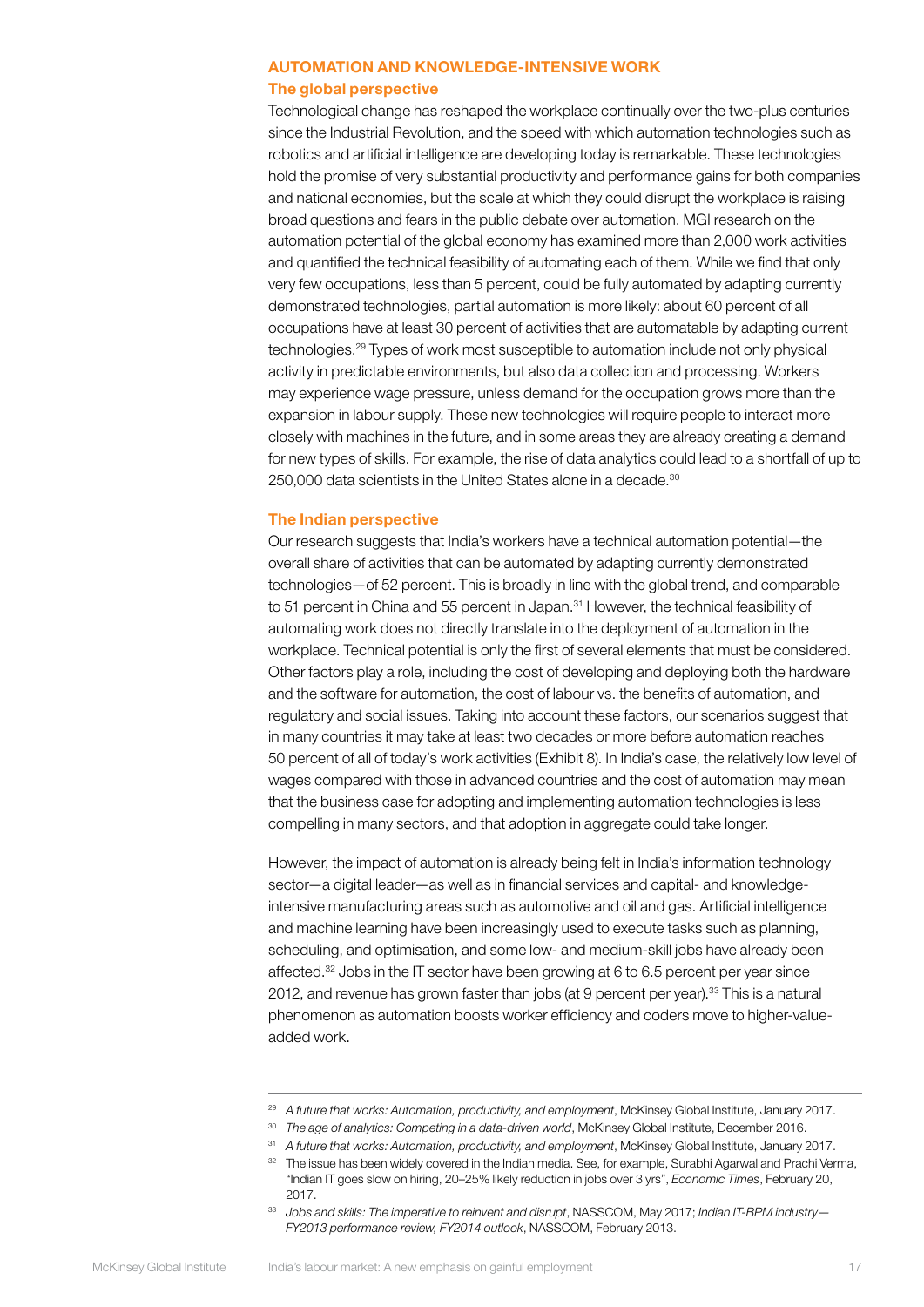Net hiring remains positive in India's IT industry. From 2014 to 2017, data from the industry association NASSCOM suggest, the IT and business process outsourcing sectors created between 550,000 and 600,000 incremental direct jobs.<sup>34</sup> Opportunities for higher-value work and better pay for trained workers—essential aspects of gainful employment continue to flourish. The accelerated trend of digital adoption is driving up worldwide IT spending. NASSCOM expects the revenues of Indian IT companies to rise to \$350 billion in 2025. Even as worker productivity grows further, the sector could add some 2.5 million to three million new jobs by 2025.<sup>35</sup> Besides IT and business process outsourcing, other sectors in manufacturing, financial services, and retail are investing in automation and digital, creating opportunities for technology-trained workers.

#### **Exhibit 8**

#### **Automation will be a global force, but adoption will take decades and there is significant uncertainty on timing**



**Time spent on current work activities**<sup>1</sup>  $\frac{0}{0}$ 

SOURCE: McKinsey Global Institute analysis

However, the skill level required is rising as a result of automation. The challenge lies in retraining the workforce and providing workers with the new skills they need as quickly as they are required—no small feat given the rapid advances in automation technologies. The share of next-generation jobs, in fields such as cybersecurity, mobile app development, new user interfaces, social media, data science, and platform engineering, is rising. All of these jobs require new skills, including the ability to create, manage, or interpret big data analytics, cloud and cybersecurity services, service delivery automation, robotics, artificial intelligence, machine learning, and natural language processing.

<sup>34</sup> *Jobs and skills: The imperative to reinvent and disrupt*, NASSCOM, May 2017; *Indian IT-BPM Industry—the transformation catalyst*, NASSCOM, 2014.

<sup>35</sup> *Perspective 2025—shaping the digital revolution*, NASSCOM, February 2016. ASSOCHAM estimates suggest the sector could add 5.5 million employees by 2022, of which about one million have been added in the past three to four years. "These sectors will be the biggest job creators for India in the near future", *Business Standard*, June 4, 2017.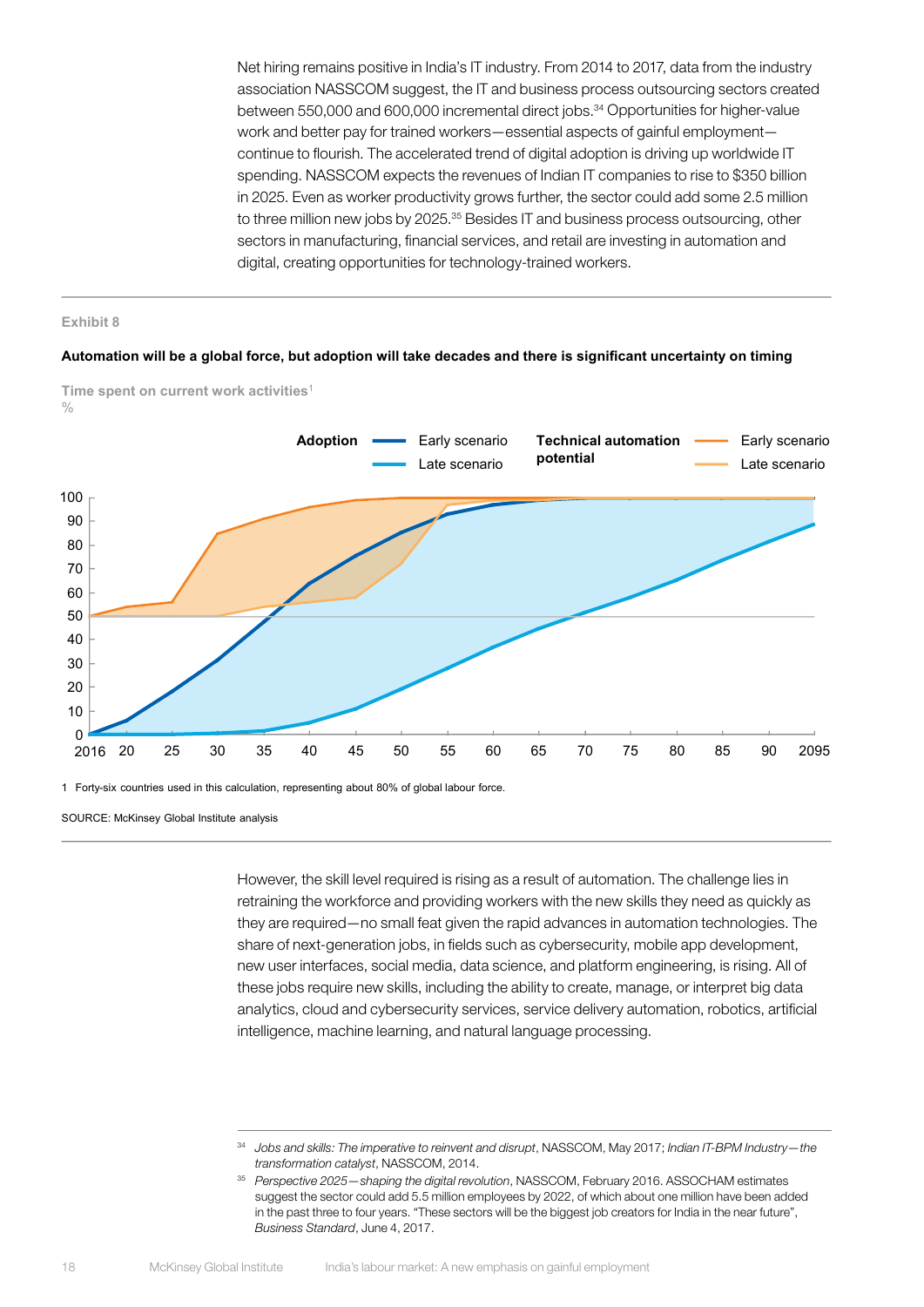NASSCOM expects its reskilling initiatives to translate into 1.5 million to two million people working on next-generation technologies in India within four to five years.<sup>36</sup> To expand gainful employment in the face of rising automation implies that not just IT but every sector, including manufacturing, trade, health care, and financial services, will likewise need to prepare for massive retraining and skill building.

#### NEW DIGITAL ECOSYSTEMS AND INDEPENDENT WORK The global perspective

While independent work is nothing new (and self-employment is still the predominant form of work in emerging economies), its scale is larger than previously imagined. MGI research finds that 20 to 30 percent of the working-age population in the United States and the European Union is engaged in independent work.<sup>37</sup> Just over half of these workers supplement their income and have traditional jobs, or are students, retirees, or caregivers. While 30 percent turn to independent work out of necessity because they cannot find either a traditional job or one that meets their income and flexibility needs, 70 percent choose this type of work out of preference. Those who pursue independent work out of preference are generally satisfied, while those who pursue it out of necessity are unsatisfied with the income variability and the lack of the benefits typically associated with traditional work. Digital technology enables independent work and new forms of entrepreneurial activity. Only about 15 percent of independent work is conducted on digital platforms, such as Uber, Etsy, Didi, and others, but this share is growing rapidly globally, driven by the scale, efficiency, and ease of use for workers and customers that such platforms enable.

#### The Indian perspective

As Internet penetration and data usage grow, there has been an explosion of digitally enabled ecosystems and growth in work opportunities across sectors such as retail, transport, financial services, and health care (Exhibit 9).

#### **Exhibit 9**

#### **Significant progress has been made in digital access and adoption between 2014 and 20171**

50%

year-on-year increase in **number of smartphones**  per 100 people, up from 6 to 19

### 142%

year-on-year increase in **mobile data** consumption per subscriber

## 3x

increase in share of Indian population using **e-commerce,** from 3% to 10%

17x increase in

**online banking transactions** per Internet user

### 200%

year-on-year increase in number of **digital wallet**  transactions per Internet user

1 2014 indicates FY2014 from April 2013 to March 2014; 2017 indicates FY2017 from April 2016 to March 2017.

SOURCE: Strategy Analytics; TRAI; We are Social, RBI payment systems indicators; McKinsey Global Institute analysis

There are valid concerns about the net effect on employment growth, but there is also little doubt that digital ecosystems are creating new opportunities for better quality work, and more remunerative work, for a segment of the workforce. For example:

 Cab-hailing app-based companies such as Uber and Ola have about 700,000 vehicles in operation in 2017, up from 300,000 in 2015, according to our estimates. This means commensurate growth in work opportunities, which are projected to rise to one million by 2018, based on the industry's current trajectory. Uber reportedly estimates that its drivers can earn 1,500 rupees to 2,500 rupees (\$23 to \$38) per day, or 40 to

<sup>37</sup> *Independent work: Choice, necessity, and the gig economy*, McKinsey Global Institute, October 2016.

<sup>36</sup> *Jobs and skills: The imperative to reinvent and disrupt*, NASSCOM, May 2017.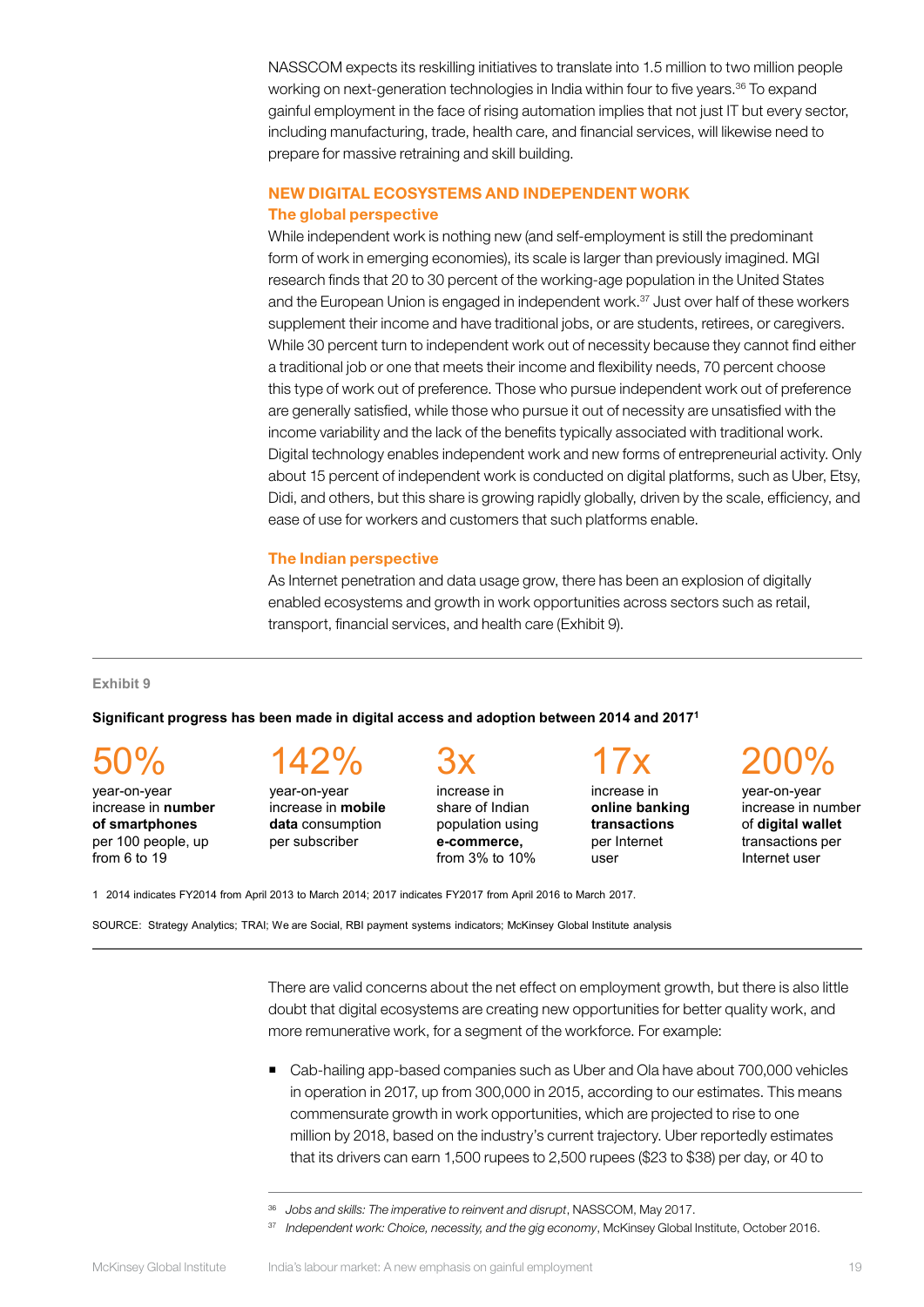50 percent more than they would earn otherwise.38 For many drivers, the quality of work—a significant aspect of gainful employment—is perceived to be better. This is not only due to the increase in income, but also to benefits such as subsidised health and life insurance and assistance for negotiating better prices for car maintenance and parts. In addition, better cash-flow management capability comes from receiving digital payments rather than currency, on a weekly basis rather than every day, and from using a digital system to keep track of work done and money received. There are areas where work arrangements can improve. For example, drivers complain about lack of full transparency on incentives and penalties and say the rapid rise in the number of drivers on these platforms has led to a reduction in work opportunities for those already registered and active.39 Research needs to be done on the effect on gainful employment of drivers using these apps, as the range in driver experience can be wide.

- E-commerce players, including companies such as Amazon and Flipkart, as well as a host of category specialists including furniture manufacturers, fashion retailers, and food delivery businesses, are creating new types of jobs in areas of India that have so far been less covered by the formal economy. Expert estimates suggest that e-commerce retail shipments grew by an annual average 40 percent between 2014 and 2016. The number of workers directly employed in e-commerce is estimated to have grown at 40 to 50 percent per year between 2012 and 2016, rising from some 20,000 jobs to over 100,000. Three-fourths of the new work opportunities are in logistics and transport, where the wages of a worker with a middle-school education can be as much as 80 percent higher than in agriculture. Crucially, as much as 50 to 60 percent of e-commerce job growth is in smaller urban centres (so-called Tier II and Tier III towns with populations of 500,000 to four million) where job opportunities have been scarcer in the past.<sup>40</sup> Growth has been taking place in the startup space beyond just e-commerce. India is the third largest technology-driven startup base globally, after the United States and the United Kingdom. In 2016, it had more than 4,750 startups, of which more than 2,700 were added in 2015 and 2016.<sup>41</sup> The same trend is visible in the growth of office space in India, which grew at an average rate of about 10 percent between 2012 and 2016.42
- Digital financial services have been fuelled by the government's JAM trinity programme. The government's financial inclusion drive, the added impetus of demonetisation, and the explosive growth of digital payments infrastructure have contributed to create thousands of improved work opportunities. Banking correspondents (BCs), or networks of individuals acting as customer service points for basic banking services in underserved regions, are one example. The Reserve Bank of India's data suggest that BCs provided financial services at 637,000 locations in 2016, up from 399,000 in 2014.43 Such growth could translate into additional work for an equivalent number of people or more (assuming at least one person per location). These would not necessarily be new jobs, but would be incremental income-earning opportunities for existing workers in other occupations. As in the case of cab-hailing companies, it could be a move towards more gainful work. BCs are part of an organised value chain, and they receive help in acquiring basic digital and financial literacy. They also experience at least

<sup>41</sup> *Indian startup ecosystem maturing*, NASSCOM, 2016.

<sup>38</sup> Sunny Sen, "Uber clears air on falling driver income, pegs per day earning at Rs 1,500–2,500", *Hindustan Times*, March 3, 2017.

<sup>39</sup> "Uber-Ola drivers' strike fizzles out, but a bigger row may resurface soon", *Business Standard*, February 22, 2017.

<sup>40</sup> *India's urban awakening: Building inclusive cities, sustaining economic growth*, McKinsey Global Institute, April 2010.

<sup>42</sup> "Office space in fast lane", *Times of India*, June 10, 2017.

<sup>43</sup> *Financial inclusion: Policy and progress*, Reserve Bank of India, December 29, 2016; *Credit delivery and financial inclusion*, Reserve Bank of India, August 27, 2015.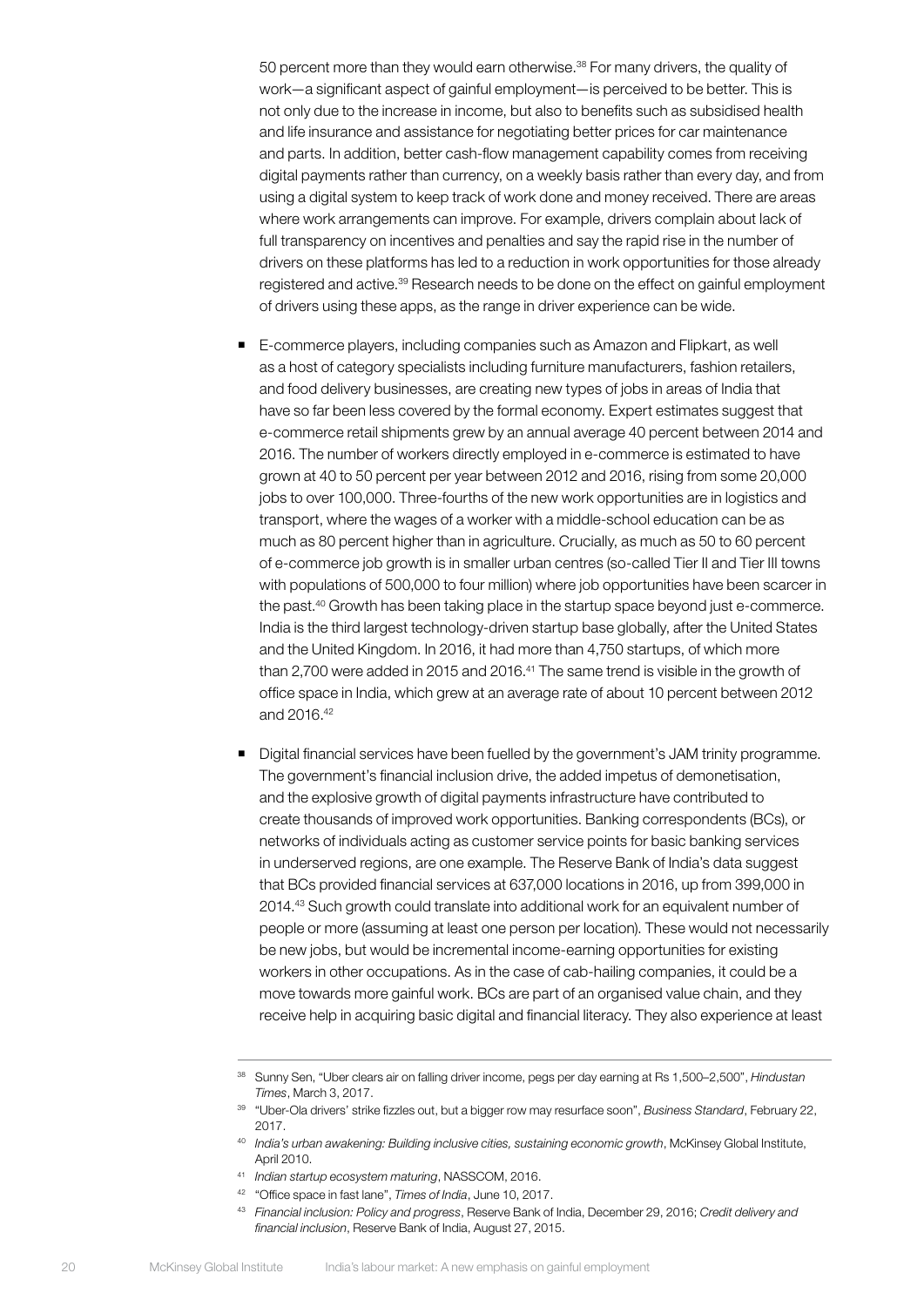some of the management, training, and learning inputs associated with working in the organised sector.

 Microentrepreneurship—part of the global trend towards independent work—is being enabled by initiatives such as the Micro Units Development and Refinance Agency, or MUDRA, the government's small entrepreneur financing programme. Almost 35 million new loans were sanctioned under the MUDRA scheme in 2016.<sup>44</sup> This programme could create not only self-employment for small entrepreneurs receiving the loans but also indirect employment of 0.2 to 0.5 times the number of loans.45 Not all this would be incremental over the earlier years, as small loans were sanctioned previously as well, but government data suggest that of the 35 million new loans, some 36 percent (or 12.6 million loans) were disbursed to first-time entrepreneurs, resulting in work opportunities for 15 million to 19 million people. Given that this programme is recent, the efficacy and viability of these loans should be explored, and the exact number of beneficiaries verified. The rise of self-help groups is also creating gainful employment. According to data from the National Bank for Agriculture and Rural Development, loans to self-help groups (largely women-oriented collectives with ten to 12 members each) rose 35 percent in 2015–16, and loans were made to some two million, with approximately 20 million to 24 million members.<sup>46</sup> As well as linking members to banks for production and business-related loans, self-help groups help train and build capacity of members and facilitate their micro-livelihoods plans. They also propagate awareness on social issues including alcoholism, child marriage, child labour, dowry, gender discrimination, and domestic violence. Studies show that programme participants perceived high ratings on women empowerment, self-esteem enhancement, personality development, reduced social tensions, increase in livestock production, and the reduction of high-cost debt.<sup>47</sup> More research is needed on the impact of microentrepreneurship loans on the productivity and earnings of workers. This can be achieved through well-structured longitudinal surveys of MUDRA and self-help group loan beneficiaries.

### <span id="page-22-0"></span>3. CREATING OPPORTUNITIES FOR MORE GAINFUL EMPLOYMENT: SOLUTION SPACES

A wide range of initiatives, both government-led and undertaken by the private sector, can help increase gainful employment in India. In this final section, we look at three areas with considerable potential: more appropriate statistical measurement of employment; establishing targeted government programmes to stimulate gainful employment; and removing hurdles standing in the way of investment and innovation. These are not detailed strategies or plans, but rather solution spaces that could be considered, based on current and past labour market trends.

#### DEVELOPING BETTER MEASURING TOOLS TO OPTIMISE EMPLOYMENT

India can design and implement a 21st-century labour market assessment system that measures gainful employment and workforce advancement in a more holistic way, using a modern data-collection approach. One idea would be to introduce a full-fledged labour market employment survey conducted on a quarterly basis, with seasonal adjustments to enable annual estimation, and with a sample size at least as large as the annual survey. The recent announcement that NITI Aayog (a government think tank, the National Institute for

<sup>44</sup> *Annual report 2015–16*, Micro Units Development and Refinance Agency (MUDRA) Bank.

<sup>45</sup> Based on data from *National Sample Survey, 2010–11 (67th round)*, Ministry of Statistics and Programme Implementation.

<sup>46</sup> *Status of microfinance in India 2015–16*, National Bank for Agriculture and Rural Development.

<sup>47</sup> *Independent assessment of design, strategies, and impacts of DAY-NRLM*, Institute of Rural Management Anand, May 2017.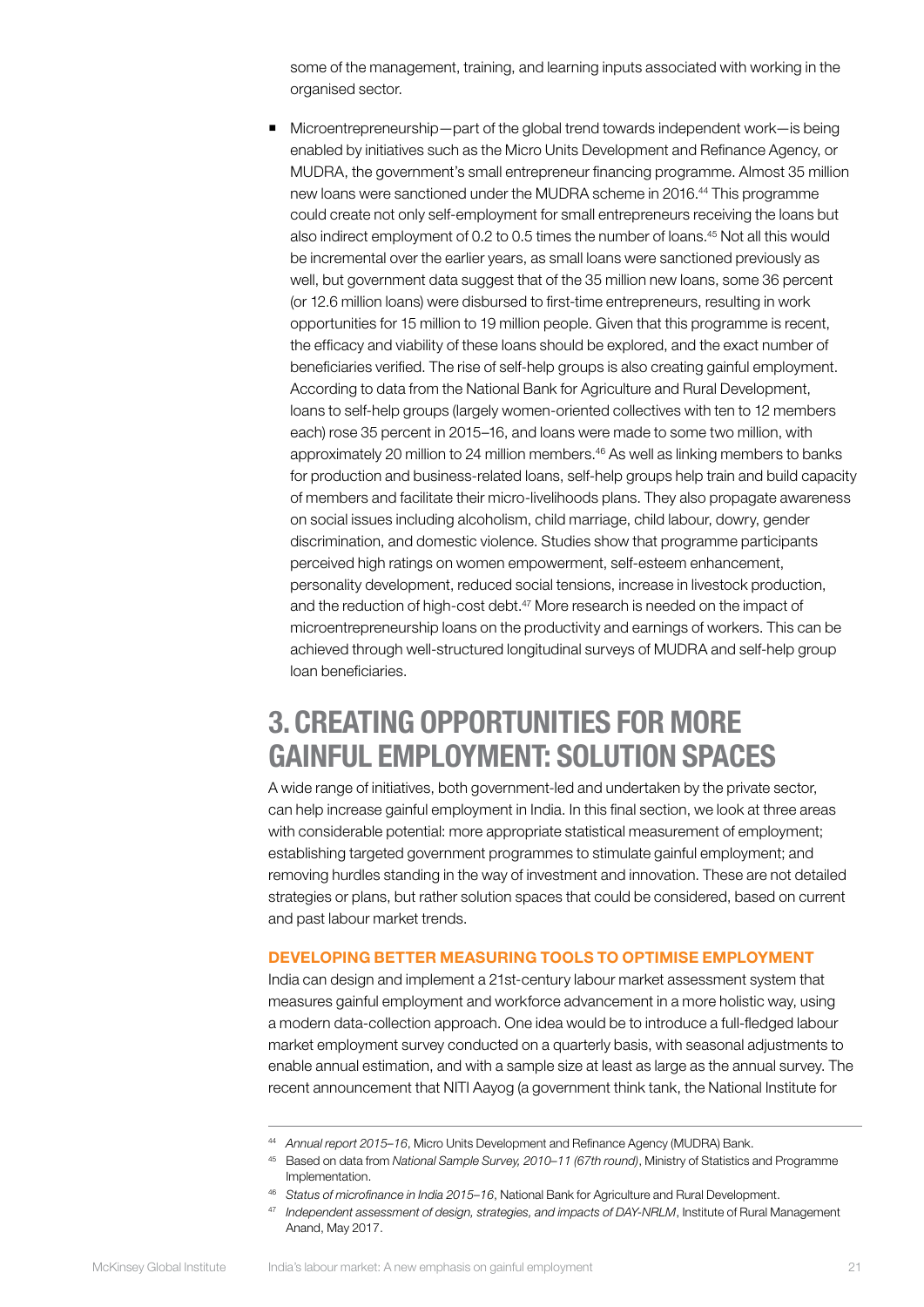Transforming India) will conduct a quarterly household survey, across both urban and rural areas, to estimate the number of employed and unemployed people in the country is a step in this direction. Panel survey designs can help ensure that, for at least part of the sample, households and individuals who were interviewed during previous rounds are interviewed again, in order to assess social mobility and advancement.

Wages and incomes could be more comprehensively measured and harmonised with the consumption surveys. Similarly broader harmonisation of the periods and definitions across multiple surveys (such as the economic census, the annual survey of industry, labour market surveys, wage and price data collection, as well as the consumption surveys) would enable more meaningful interpretation. Time-use surveys are essential to capture how much work is obtained and how time is allocated, including across specific tasks, paid work, and unpaid work. A modernisation of occupational definitions would be needed to reflect changes in the job market. Specific labour segments can be covered more deeply; for instance, an annual higher education graduate survey could cover graduates of selected disciplines (such as engineering) over a 10- to 15-year period to understand job experience and socioeconomic mobility. This would also provide valuable feedback for educational institutions.

State-of-the-art data collection methodologies and surveying tools can be deployed in the labour field, with digitally enabled registration, data recording, verification processes, and speedy release of unit-level open data. Analysis of high-frequency digital data as proxy indicators—such as the activity levels for specific occupations on job search portals, or analysis of labour-intensive economic activities using data from the Goods and Service Tax network once it comes on stream—can be considered.

An ILO study on the labour statistics system in India has acknowledged the need for many of these steps.48 It suggests conducting a comprehensive employment and unemployment survey on a quarterly basis, rather than a limited exercise focusing largely on the urban sector, covering detailed aspects of wages and income. It also suggests redefinition of occupations, regular time-use surveys, and surveys to capture earnings of the selfemployed in more detail. The study also calls for strengthening the statistical machinery at the state level, digitising the process of collecting and handling statistics, and posting survey results online to streamline the collection of data.

India can find models in labour market statistical approaches in other countries, even if the labour conditions such as underemployment or informal employment may differ. The Bureau of Labor Statistics in the United States undertakes comprehensive and frequent employment surveys.<sup>49</sup> These are conducted monthly, with a sample size of some 60,000 households (equivalent to a sample of 250,000 in India, which is roughly double the size of samples currently). The same households are surveyed for four months in a row and then one more time the following year to ensure stability from a longitudinal perspective. The surveys also try to infer details about the extent of employment by covering the number of hours worked, and by recording how many jobs each sampled person has. The Egypt Labour Market Panel Survey, carried out by the Economic Research Forum in cooperation with Egypt's Central Agency for Public Mobilisation and Statistics, is a longitudinal survey that allows for the study of labour market trajectories over time through the panel design, as well as a large number of retrospective questions about an individual's employment history. It draws distinctions between market and subsistence work, asking separate questions about the desire to work, availability for work, and search behaviour, as well as the

<sup>48</sup> T.S. Papola, *An assessment of the labour statistics system in India*, International Labour Organization, 2014.

<sup>49</sup> See *How the government measures unemployment*, Bureau of Labor Statistics, www.bls.gov/cps/cps\_htgm. htm#employed.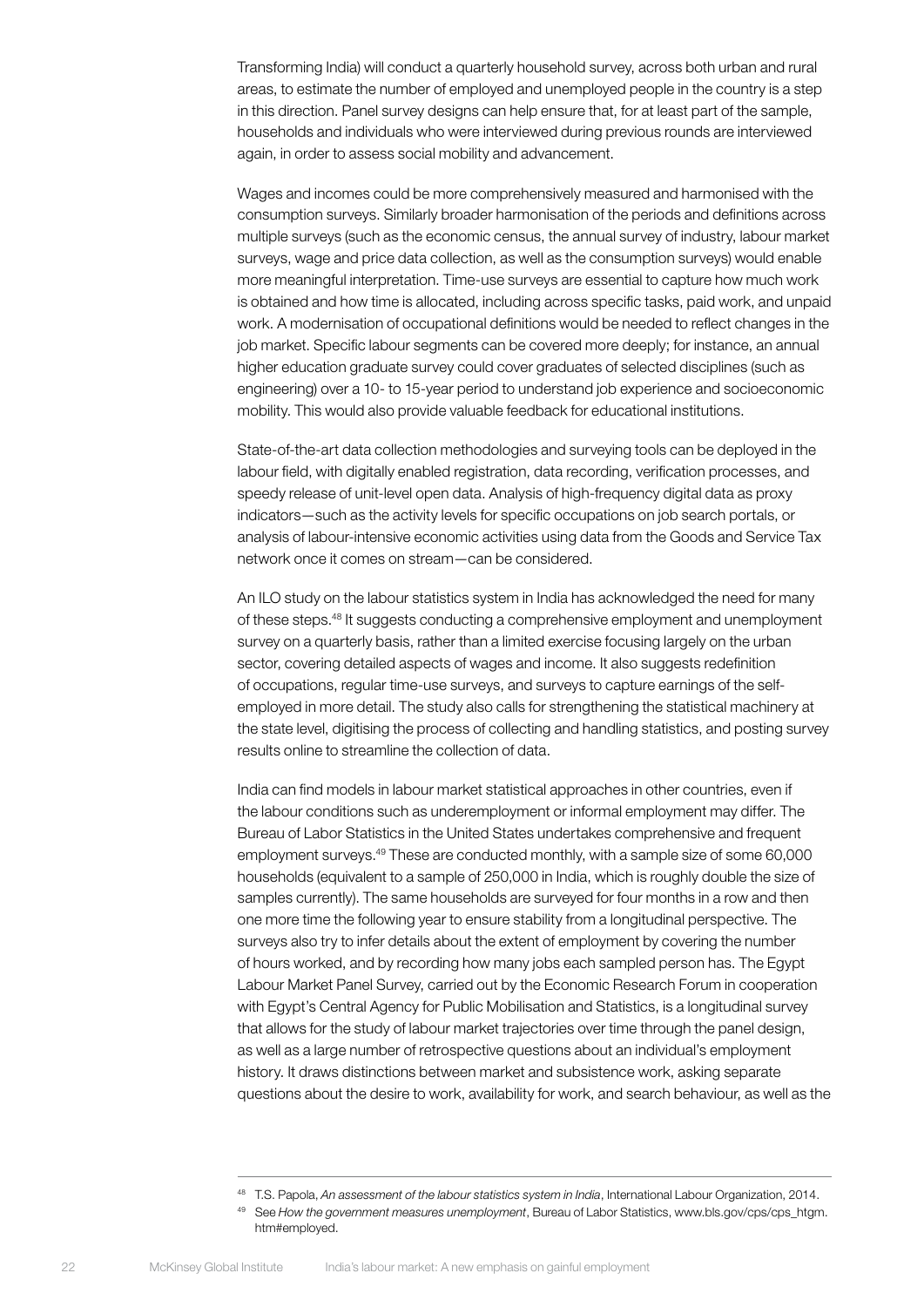characteristics of employers, such as size, legal form, formality status, export orientation, and degree of reliance on tourism.50

#### ESTABLISHING TARGETED PROGRAMMES TO STIMULATE GAINFUL EMPLOYMENT

The government can work with the private sector to shape and execute targeted programmes to stimulate gainful employment across segments of the workforce. As we observe, for the poorest, the transition will be from agriculture to construction, transport, and potentially trade. Jobs in hotels and hospitality also have large potential to grow. The manufacturing sector could present further job creation opportunities. Targeted interventions to build job creation engines could capitalise on these urbanisation themes, for example:

- Accelerating establishment of industrial townships that provide tailor-made infrastructure that supports a cluster of companies in similar industries. These can be manufacturing clusters, but they could also be developed around financial services, education, medical services, technology, or other types of innovation. Proximity of companies within such townships creates efficiencies, knowledge transfer, and higher labour productivity, attracting investment and creating jobs across the value chain, from construction to manufacturing, logistics, and R&D.
- Manufacturing in India needs to grow significantly faster than overall growth; few other sectors have the same potential to lift millions out of poverty and provide gainful employment. Global manufacturing seems to need India, too. China's move up the manufacturing value chain has created a vacuum in the production of labour-intensive, low- and medium-value-added manufactured goods. Although Bangladesh, Cambodia, Vietnam, and other nearby countries have already moved ahead in capturing labourintensive jobs, they cannot fill the entire vacuum created by China. India's manufacturing competitiveness can evolve on the back of programmes such as Sagarmala, a project to promote port-based industrialisation through 14 coastal economic zones, which can enable better use of India's 7,500 kilometres of coastline and waterways to cut trade costs. Government estimates suggest that the programme could lead to annual logistics cost savings of nearly 350 billion rupees (\$5.4 billion), increase India's merchandise exports to \$110 billion by 2025, and create ten million new jobs. The plan is to have production clusters with affordable housing, connected to ports and the hinterland through a network of efficient multimodal logistics and distribution networks, and with an enabling regulatory framework and systems (for example, less red tape, operating procedures for trade to be streamlined and digitised to ensure low turnaround time of ships at the ports, automatic clearance of container trade, and a risk-based inspection regime).<sup>51</sup>
- Government should continue to drive development of tourism circuits as clusters of tourist attractions, supplemented by hotels, restaurants, and recreational activities, and connected by road, rail, and air links, with reliable power supplies, clean drinking water and sanitation, and local populations skilled at meeting travellers' demand for goods and services. The tourism sector is labour-intensive, creating jobs that are well suited to those moving up from the lower rungs of society and causing positive spillover effects in the informal economy. The implementation of a tourism circuit could be undertaken through a special-purpose vehicle designed to achieve sharply defined outcomes through endto-end planning and tracking.

<sup>50</sup> Ragui Assaad and Caroline Krafft, *The Egypt labor market panel survey: Introducing the 2012 round*, The Economic Research Forum, working paper 758, June 2013.

<sup>51</sup> *Sagarmala: Building gateways of growth, National Perspective Plan*, Ministry of Shipping, Government of India, April 2016.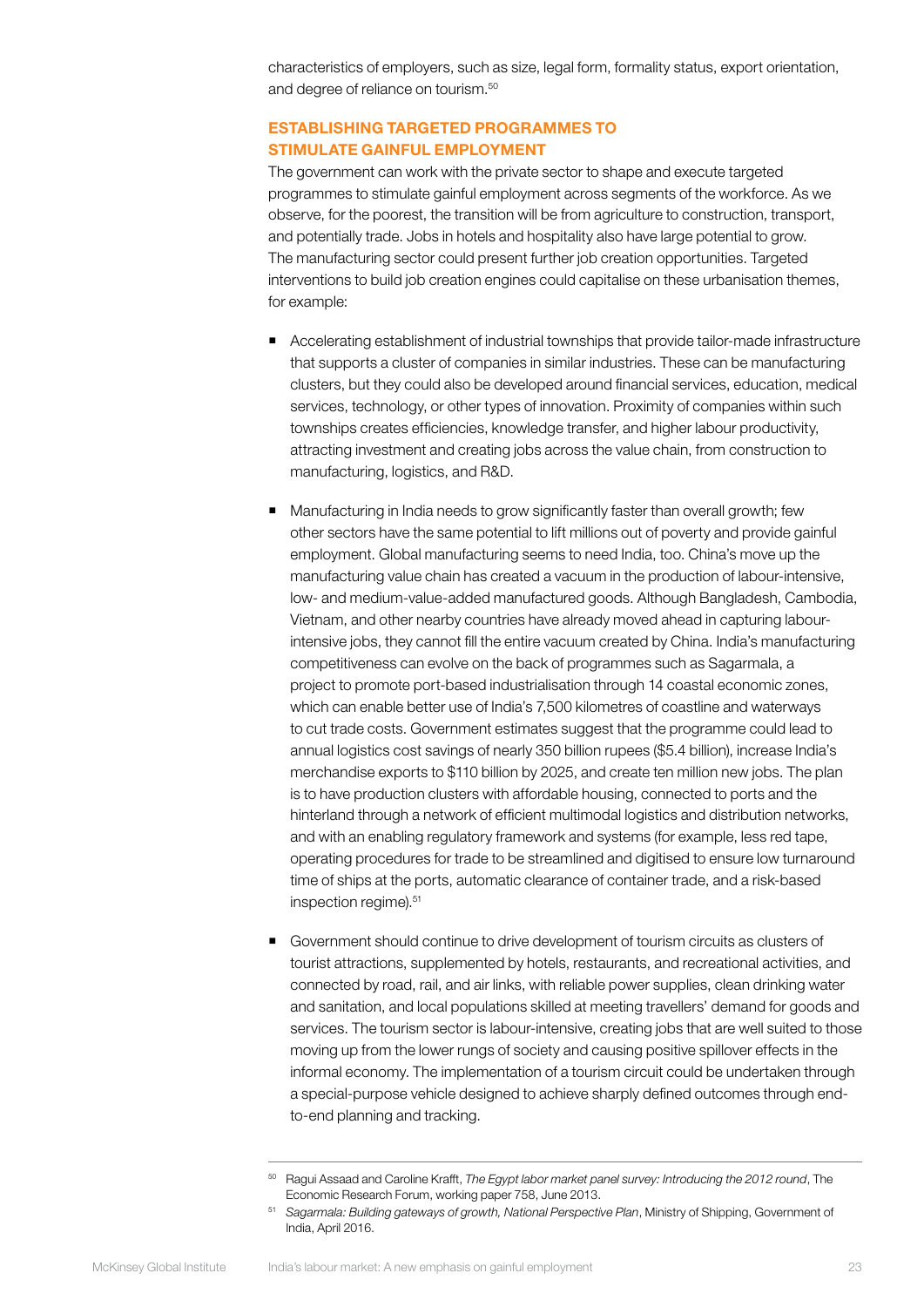#### REMOVING HURDLES IN THE WAY OF INVESTMENT AND INNOVATION

For India to maintain the pace of gainful employment growth, it must achieve broadbased, sustainable, and fast economic growth. India's GDP growth for the latest quarter ending March 2017 has been estimated by the Central Statistical Office at just 6.1 percent, attributable to weakness in private investment, the shock of demonetisation, and limited global demand. The World Bank projects the country's GDP growth will rise to 7.2 percent in 2018 and to 7.7 percent in 2020, underpinned by a recovery in private investments.<sup>52</sup> To achieve such growth rates, government will need to work with business leaders to implement reforms such as resolution of stressed assets in the financial system, executing infrastructure projects faster, pursuing a smooth rollout of the Goods and Sales Tax, and reducing the cost of doing business by streamlining and digitising operating and administrative procedures, including those relevant for the labour market.

The digital economy could unlock work opportunities, autonomy, and flexibility for millions of workers. Cross-sector collaboration can be pursued between government and industry to remove barriers to digital adoption in several underdigitised sectors and business chains, such as health care, education, and agriculture. This collaboration would aim to expand the ability of workers to access scarce knowledge and generally help them harness digital technologies to become more productive.

Reaping greater gains from investment in skill building under various national initiatives would be critical, both for new labour force entrants and existing workers. For this, India needs to address demand-supply mismatches and lack of detailed information about geography-specific employment opportunities. It will also need to tackle challenges such as low awareness and aspiration, high dropout rates during training, inadequate employer linkages, and a passive approach to seeking employment—all of which result in high attrition rates in the first few months of employment. Demand-driven models for skills training, with the curriculum designed to resolve common points of failure for employers, can help establish a higher return on investment for skills training programmes and could result in more sustainable benefits to both workers and employers.

•••

Some segments of India's 460-million-strong workforce have been reaping benefits from the resumption of strong GDP growth, the increasing shift into non-farm employment, and the country's high-tech prowess—but tens of millions more could also do better. Indians aspire to higher pay, better and more productive working conditions, and safer, cleaner, and more stimulating work. A new emphasis on gainful employment would help Indians meet these aspirations. It will require a conscious effort on the part of the government, including in terms of measuring employment more holistically, targeting spending on initiatives, and changing regulation of private-sector investment and innovation to remove barriers to gainful employment. While these and other possible policy steps are challenging, the effort and energy required to put them in place will be amply rewarded if they achieve their end goal of a more fulfilled, better rewarded, and more productive Indian workforce.

<sup>52</sup> *South Asia Economic Focus, Spring 2017: Globalization backlash*, World Bank, 2017.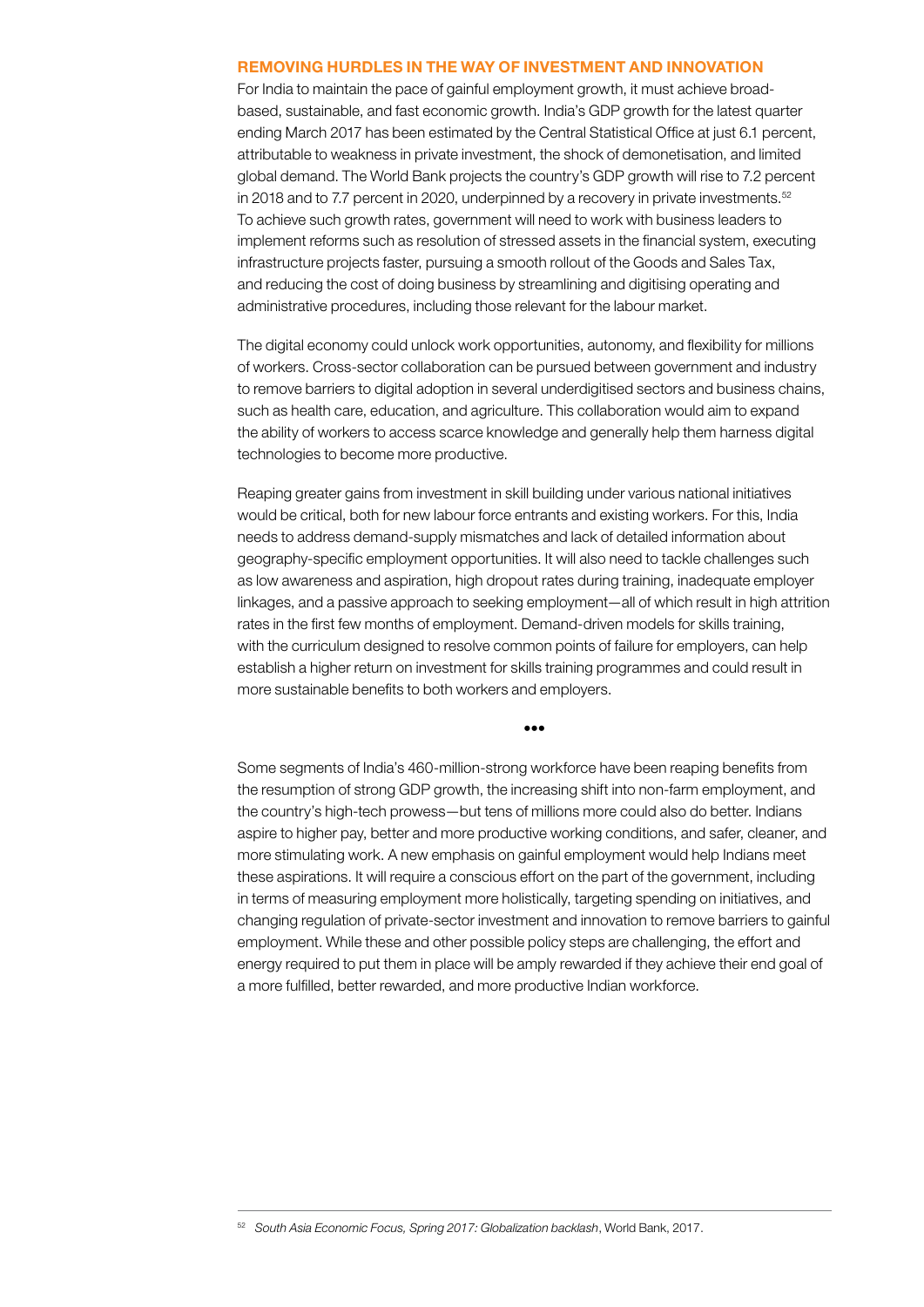### RELATED MGI AND MCKINSEY RESEARCH

#### [A future that works: Automation, productivity, and employment](http://www.mckinsey.com/global-themes/digital-disruption/harnessing-automation-for-a-future-that-works)  [\(January 2017\)](http://www.mckinsey.com/global-themes/digital-disruption/harnessing-automation-for-a-future-that-works)

This MGI report aims to explore the potential uses of automation in multiple industries and its effects on employment and productivity.

#### [Independent work: Choice, necessity, and the gig economy](http://www.mckinsey.com/global-themes/employment-and-growth/independent-work-choice-necessity-and-the-gig-economy)  [\(October 2016\)](http://www.mckinsey.com/global-themes/employment-and-growth/independent-work-choice-necessity-and-the-gig-economy)

This report explains how MGI examines all the ways people are earning income, as well as the challenges independent work presents.

#### [Poorer than their parents? Flat or falling incomes in advanced](http://www.mckinsey.com/global-themes/employment-and-growth/poorer-than-their-parents-a-new-perspective-on-income-inequality)  [economies \(July 2016\)](http://www.mckinsey.com/global-themes/employment-and-growth/poorer-than-their-parents-a-new-perspective-on-income-inequality)

The real incomes of about two-thirds of households in 25 advanced economies were flat or fell between 2005 and 2014. Without action, this phenomenon could have corrosive economic and social consequences.

#### [The power of parity: Advancing women's equality in India](http://www.mckinsey.com/global-themes/employment-and-growth/the-power-of-parity-advancing-womens-equality-in-india)  [\(November 2015\)](http://www.mckinsey.com/global-themes/employment-and-growth/the-power-of-parity-advancing-womens-equality-in-india)

This report explains how achieving gender equality in India would have a larger economic impact than in any other region in the world—\$700 billion of added GDP in 2025—but comprehensive change is needed.

#### [Global growth: Can productivity save the day in an aging world?](http://www.mckinsey.com/global-themes/employment-and-growth/can-long-term-global-growth-be-saved)  [\(January 2015\)](http://www.mckinsey.com/global-themes/employment-and-growth/can-long-term-global-growth-be-saved)

Without action, global economic growth will almost halve in the next 50 years. This MGI report offers a solution: a dramatic improvement in productivity.

### [India's technology opportunity: Transforming work, empowering](http://www.mckinsey.com/industries/high-tech/our-insights/indias-tech-opportunity-transforming-work-empowering-people)  [people \(December 2014\)](http://www.mckinsey.com/industries/high-tech/our-insights/indias-tech-opportunity-transforming-work-empowering-people)

This report examines how a dozen disruptive technologies can add up to \$1 trillion in GDP by 2025 and help bring millions of Indians up the MGI Empowerment Line.

#### [India's economic geography in 2025: States, clusters, and cities](http://www.mckinsey.com/global-themes/asia-pacific/understanding-indias-economic-geography)  [\(October 2014\)](http://www.mckinsey.com/global-themes/asia-pacific/understanding-indias-economic-geography)

India's urban and rural economic landscapes are shifting rapidly. This report combines a robust understanding of macroeconomic issues at a national level with microlevel insights on the economic and income potential of states, districts, and cities.

#### [From poverty to empowerment: India's imperative for jobs, growth,](http://www.mckinsey.com/global-themes/asia-pacific/indias-path-from-poverty-to-empowerment)  [and effective basic services \(February 2014\)](http://www.mckinsey.com/global-themes/asia-pacific/indias-path-from-poverty-to-empowerment)

India has made encouraging progress in reducing its official poverty rate. But the nation has an opportunity to help more than half a billion people attain better living standards.